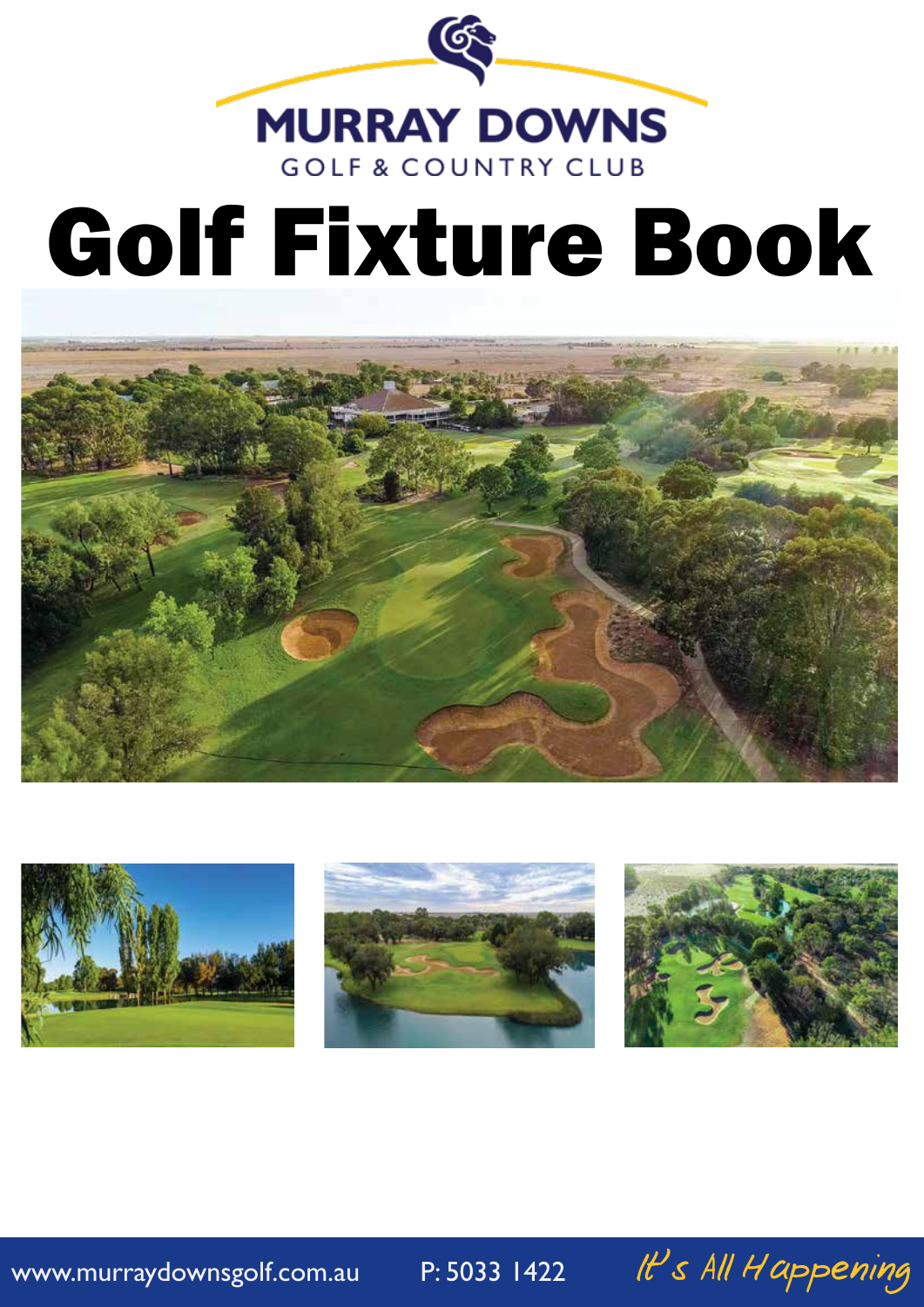

## **Contacts**

| <b>President:</b>                                                 | <b>Colin Hedwards</b>                                                                                                            | 0419 154 174                                                                                                 |
|-------------------------------------------------------------------|----------------------------------------------------------------------------------------------------------------------------------|--------------------------------------------------------------------------------------------------------------|
| <b>Secretary:</b>                                                 | <b>Gary Slater</b>                                                                                                               | 03 5032 2568                                                                                                 |
| <b>Directors:</b>                                                 | <b>Bill Gurnett</b><br>Di Martin<br><b>Ash Free</b><br>Janette Tucker<br>lan Read<br><b>Craig Fletcher</b><br><b>Brian White</b> | 03 5032 2298<br>03 5032 2691<br>03 5030 2628<br>0419 227 563<br>0418 547 967<br>0408 750 812<br>0401 950 399 |
| <b>C.E.O:</b>                                                     | <b>Greg Roberts</b>                                                                                                              | 03 5033 1422                                                                                                 |
| <b>Course</b><br><b>Superintendent:</b>                           | <b>Terry Dewhurst</b>                                                                                                            |                                                                                                              |
| <b>Telephone</b><br><b>Club House</b><br>Pro Shop<br>Bowls Office | 03 5033 1422<br>03 5033 1427<br>03 5033 1425                                                                                     |                                                                                                              |

| <b>Bowls Office</b>              | 03 5033 1425                |
|----------------------------------|-----------------------------|
| Murray Downs Resort 1800 807 574 |                             |
| <b>Postal Address</b>            | P.O. Box 496 Swan Hill 3585 |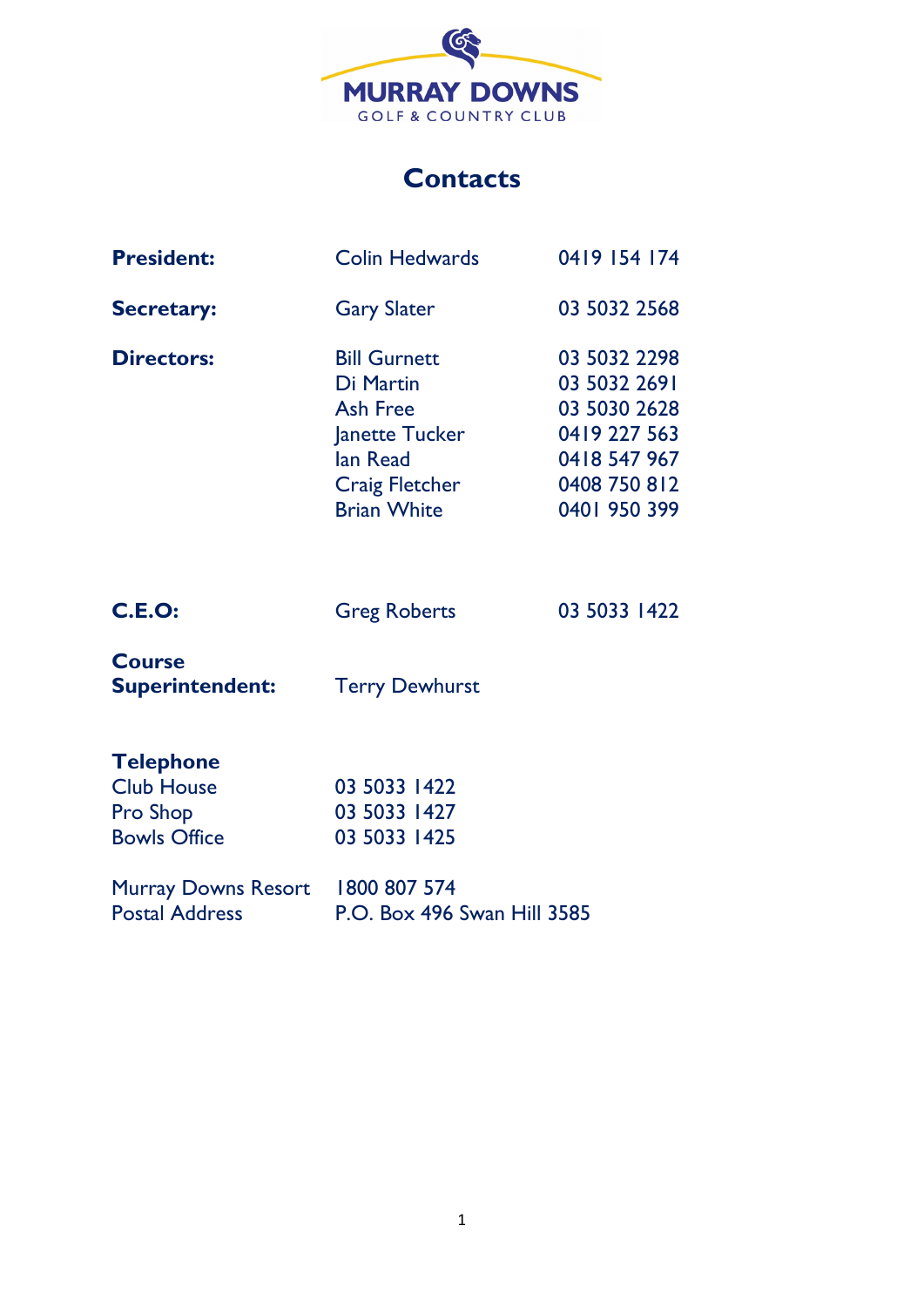

# **Men's Golf Committee**

| Captain:             | <b>Mick Kiley</b>                                                                                               | 0477 332 050 |
|----------------------|-----------------------------------------------------------------------------------------------------------------|--------------|
| <b>Vice Captain:</b> | <b>Tony Ford</b>                                                                                                | 0427 327 113 |
| <b>Secretary:</b>    | <b>Ken Gregory</b>                                                                                              | 0403 016 282 |
| Handicapper:         | <b>Rob Merrett</b>                                                                                              | 0428 510 099 |
| <b>Committee:</b>    | <b>Rob West</b><br><b>Luke Merritt</b><br><b>Brain White</b><br><b>Graeme Cox</b><br><b>Rick Rundell-Gordon</b> |              |

# **Women's Golf Committee**

| <b>Captain:</b>      | <b>Mag Kiley</b>                                                                                                     | 0418 303 371 |
|----------------------|----------------------------------------------------------------------------------------------------------------------|--------------|
| <b>Vice Captain:</b> | <b>Pam Austerberry</b>                                                                                               | 0400 894 300 |
| <b>Secretary:</b>    | <b>Clare Nalder-Martin</b>                                                                                           | 0400 172 186 |
| Handicapper:         | <b>Jill McIndoe</b>                                                                                                  | 0418 370 328 |
| <b>Committee:</b>    | <b>Barb Clarke</b><br><b>Colleen Roberts</b><br><b>Suzanne Napier</b><br><b>Maralyn Morrison</b><br><b>Anne Webb</b> |              |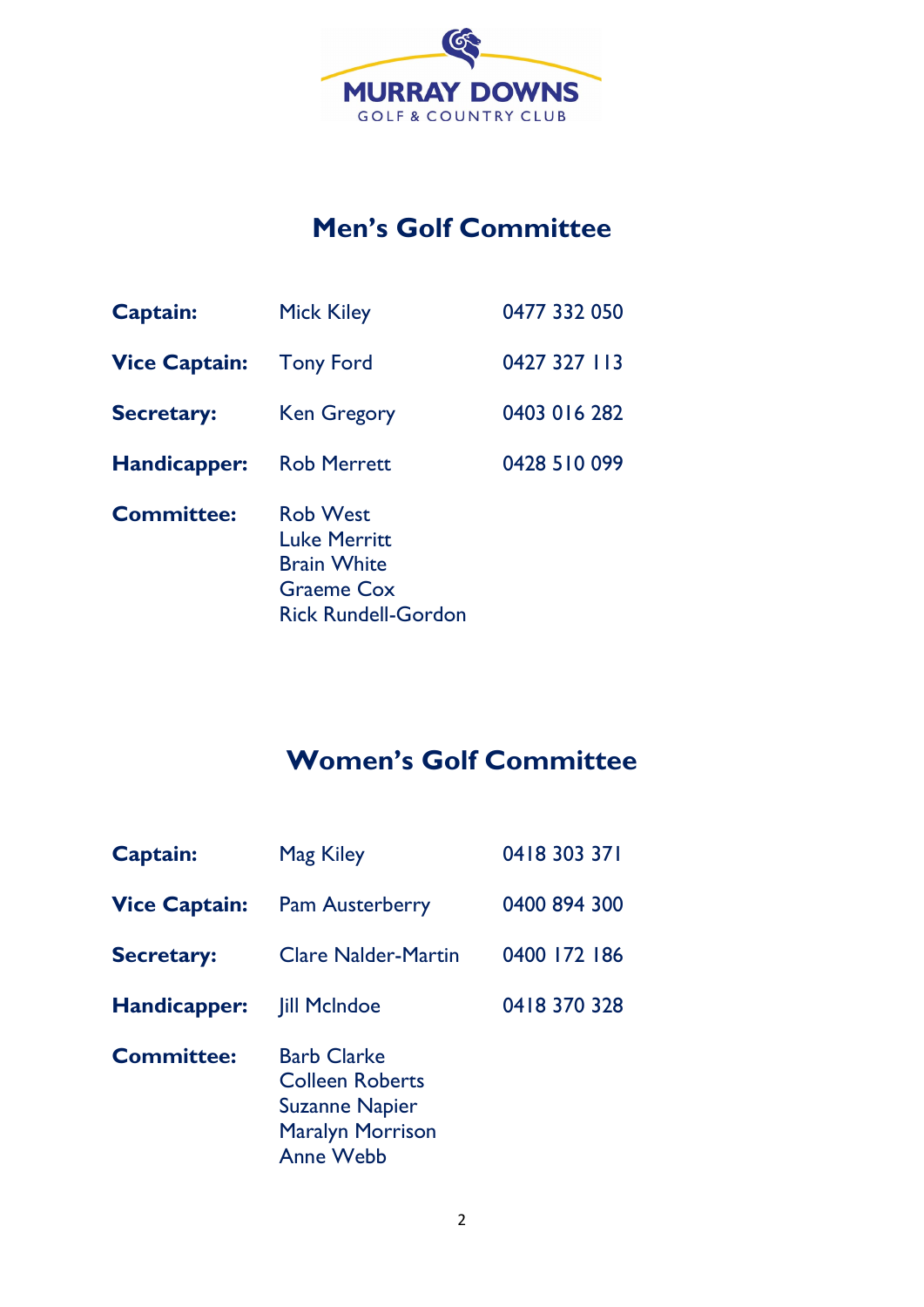

# **Membership And Green Fee Prices**

| <b>Membership</b>                        | <b>IYR</b> | 3YR  |
|------------------------------------------|------------|------|
| <b>Social Bronze</b>                     | \$5.50     | \$15 |
| <b>Social Silver</b>                     | \$15       | \$40 |
| <b>Social Gold</b>                       | \$25       | \$65 |
| <b>Bowls</b>                             | \$210      |      |
| <b>Junior Sporting Member</b>            | \$50       |      |
| Golf Country Member (10-50km)            | \$470      |      |
| <b>Golf Country Member (&gt;50km)</b>    | \$365      |      |
| Intermediate                             | \$235      |      |
| <b>Golf Member</b>                       | \$650      |      |
| <b>Golf &amp; Bowls Member</b>           | \$700      |      |
| <b>Golf Member Platinum</b>              | \$1100     |      |
| <b>Golf &amp; Bowls Member Platinum</b>  | \$1150     |      |
| <b>Beginner Golf Introduction Member</b> | \$330      |      |
| <b>Green Fee Prices</b>                  |            |      |
| 18 Holes                                 | \$50       |      |
|                                          | .          |      |

| 9 Holes              | \$30 |
|----------------------|------|
| <b>Golf Cart</b>     | \$45 |
| Reciprocal           | \$25 |
| <b>Members Guest</b> | \$25 |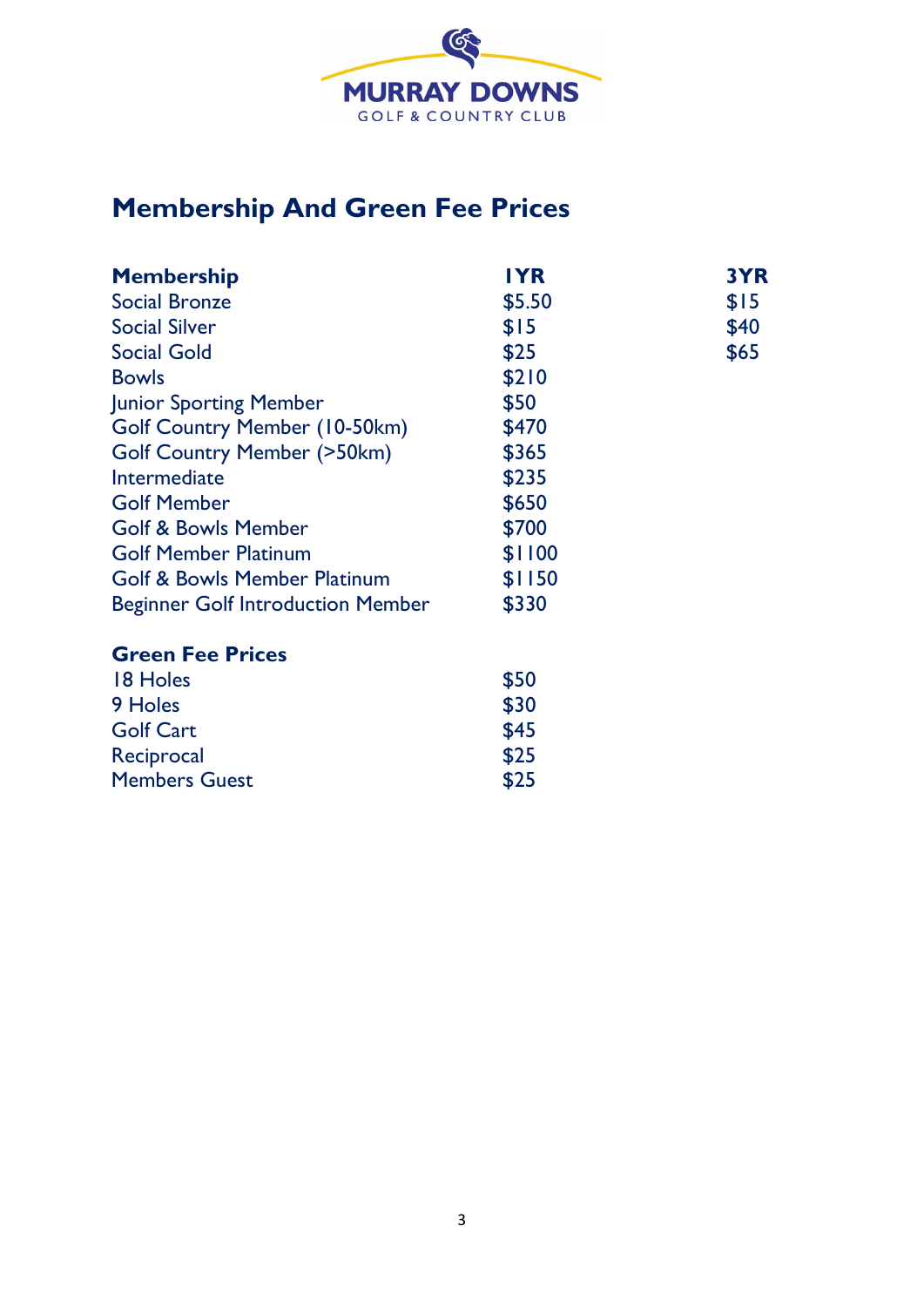

## **Australian Count Back System**

(Adopted January 1<sup>st</sup>, 1985)

## **Deciding Tied Events**

Ties in events shall be decided whenever possible by replay, but if the Committee considers this to be inexpedient; the following count back method shall be used:

- **1.** For 18 hole events the best score for the last 9 holes will be used, if there is still a tie, the last 6 holes, or if still tied, the last 3 holes. If a tie persists, then hole by hole from the 18th.
- **2.** In 27, 36, 54 & 72 hole events, the last eighteen holes shall still be used and if still tied, count-back as in 1 above.
- **3.** In handicap events the relevant handicap or fraction thereof shall be applied.

*NOTE: For a nine hole event, the best score for the last 6 holes shall be used. If there is still a tie, the last 3 holes and if a tie persists, then hole by hole from the 9th hole.*

# **Suspension of Play**

**Siren sounds once -** mark ball and return to Clubhouse. **Siren sounds twice -** Recommence play.

## **Golf Cart Rules**

#### **Care of carts**

- **1.** Only two people and two sets of clubs per cart.
- **2.** No standing on bumper bar.
- **3.** Braking and accelerating must be done carefully.

# **Care of Course and other Golfers**

- **1.** No driving in the trees.
- **2.** No driving on tees.
- **3.** When carts are 20 meters from Green, they must not be driven on the cut portion of the course.
- **4.** Observe and obey cart signs.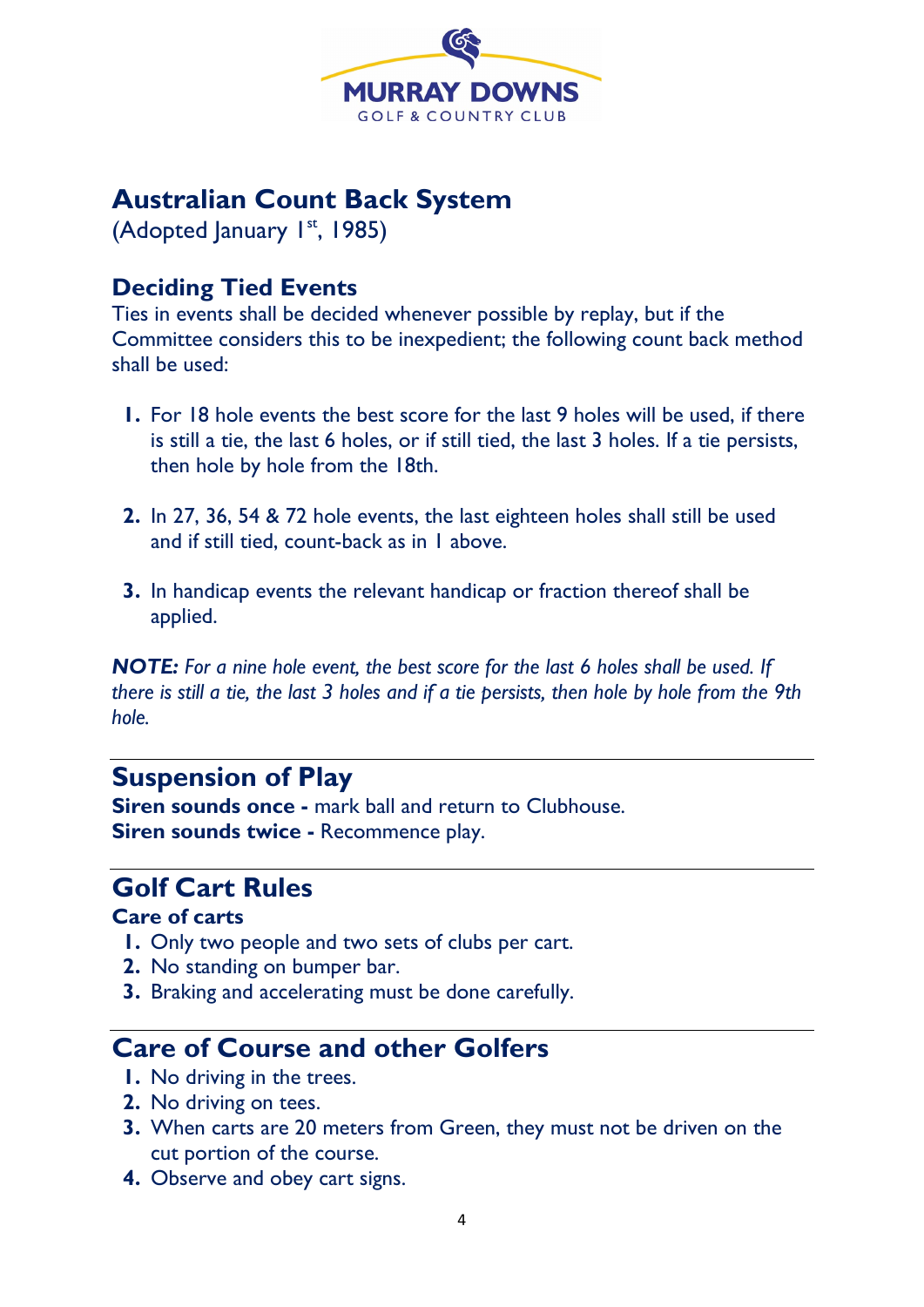

**5.** Golf ground staff have the authority to see that the above rules are followed.

#### **Where Lines are provided on the Fairway**

- **1.** All carts are to EXIT the fairway area at the black line.
- **2.** Carts are to remain in the rough through to the next tee.
- **3.** Carts must NOT travel on closely mown areas in the green area.

# **Dress Regulations for Golf Course and Practice Facilities**

- Clean, neat and tidy at all times
- Shirts must be worn at all times (with or without collar)
- No thongs, bare feet, singlets, tank tops, muscle tops or tracksuits
- No football jumpers or offensive slogans or logos on shirts
- No metal spikes on shoes

**The staff of the Club have the final say with regard to unacceptable attire and can refuse to allow people to play the course or use the practice facilities.**

# **Golfer's Practice Conditions**

- All players MUST report to the Pro Shop before starting practice rounds.
- Dress regulations apply to all practice areas.
- A maximum of 2 balls **ONLY** may be played on the course proper.

# **Green Fees**

- Green fee players are welcome and must report to the Pro Shop to obtain a hit off time.
- An introduced visitor playing with his/her introducing member is entitled to a reduced fee.
- Members introducing Green fee players must ensure that the correct fee is paid and that their guests are properly attired before commencing play.
- All players must have individual set of clubs.

# **Golfers Responsibility**

- Players must arrive 10 minutes before hit off time.
- Players arriving late may be required to play at the tail of the field.
- It is the duty of the lowest handicapped player in each group to see that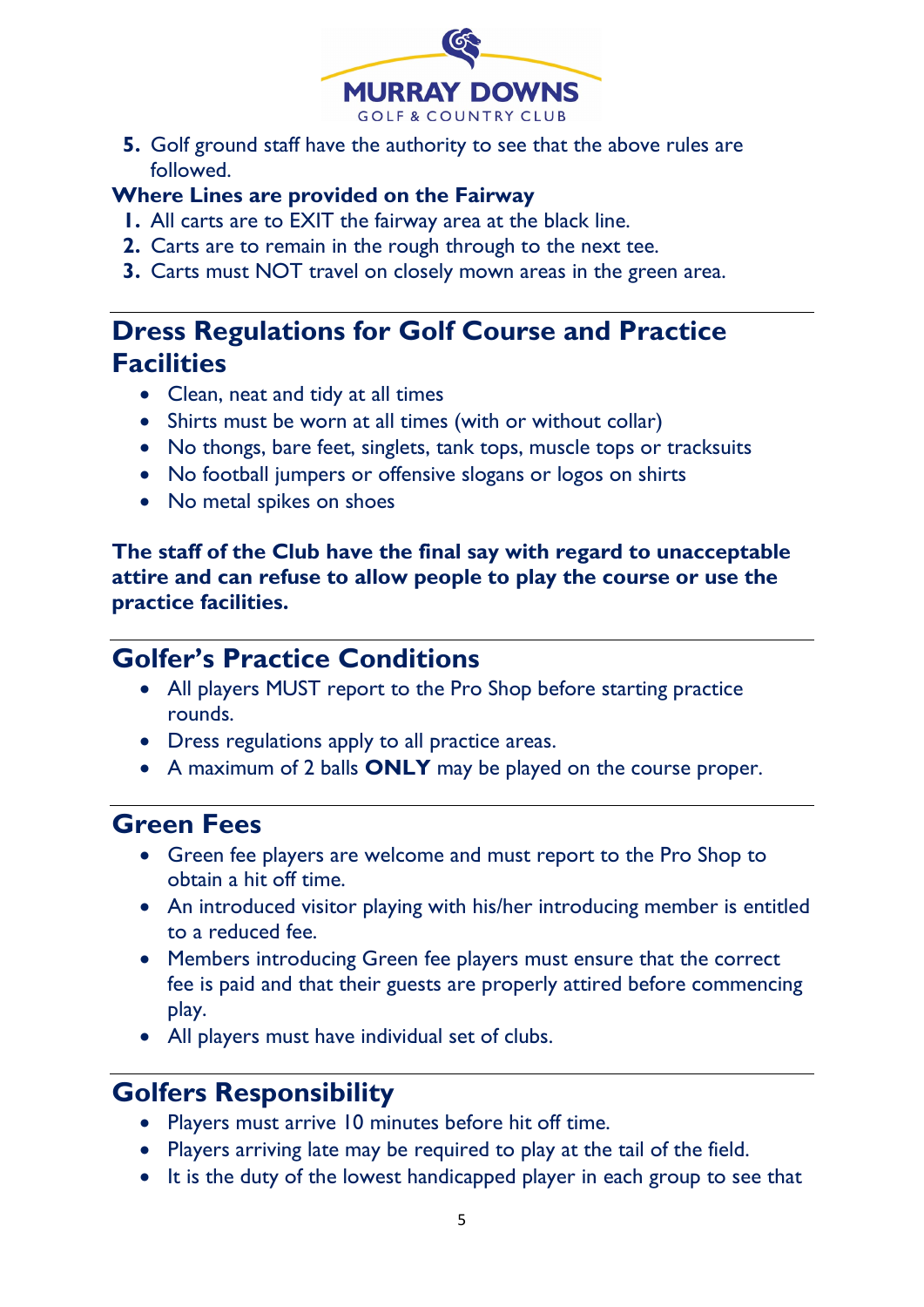

his fellow competitors observe the rules and etiquette of the game and that the group maintains its place in the field.

- Players will ensure that they do not hold up play.
- Rakes should be left in bunkers away from the edge approximately parallel to the line of play.

# **Club Major Events**

Only full MDGCC members are eligible to win the major club events including monthly medals and hole in one trophies.

Murray Downs Junior Champion open to Murray Downs Home Club Juniors only

# **Pace of Play**

Among the many changes in the 2019 Rules revision is an emphasis on improving the speed of play.

Primarily, ready golf is encouraged where players should play when ready and it is safe to do so rather than waiting for the traditional further from the hole plays first.

Full details of recommendations are in the 2019 edition of the Rules of Golf available from the Club.

# **Member Public Liability Insurance Cover**

A \$2.6 million legal liability judgement handed down against a non- insured Queensland golfer, whose ball incapacitated another golfer, has been a stark wake up call for the industry.

As a member of Murray Downs Golf & Country Club, and therefore Golf NSW you now have insurance cover!

#### **Insured Activities:**

- a) Means whilst your Member is, at any Golf Course, Driving Range or Golf Club in Australia:
	- playing or practicing the sport of Golf;
	- travelling to and from your Members private residence or temporary accommodation to a Golf Course or Golf Club for the purpose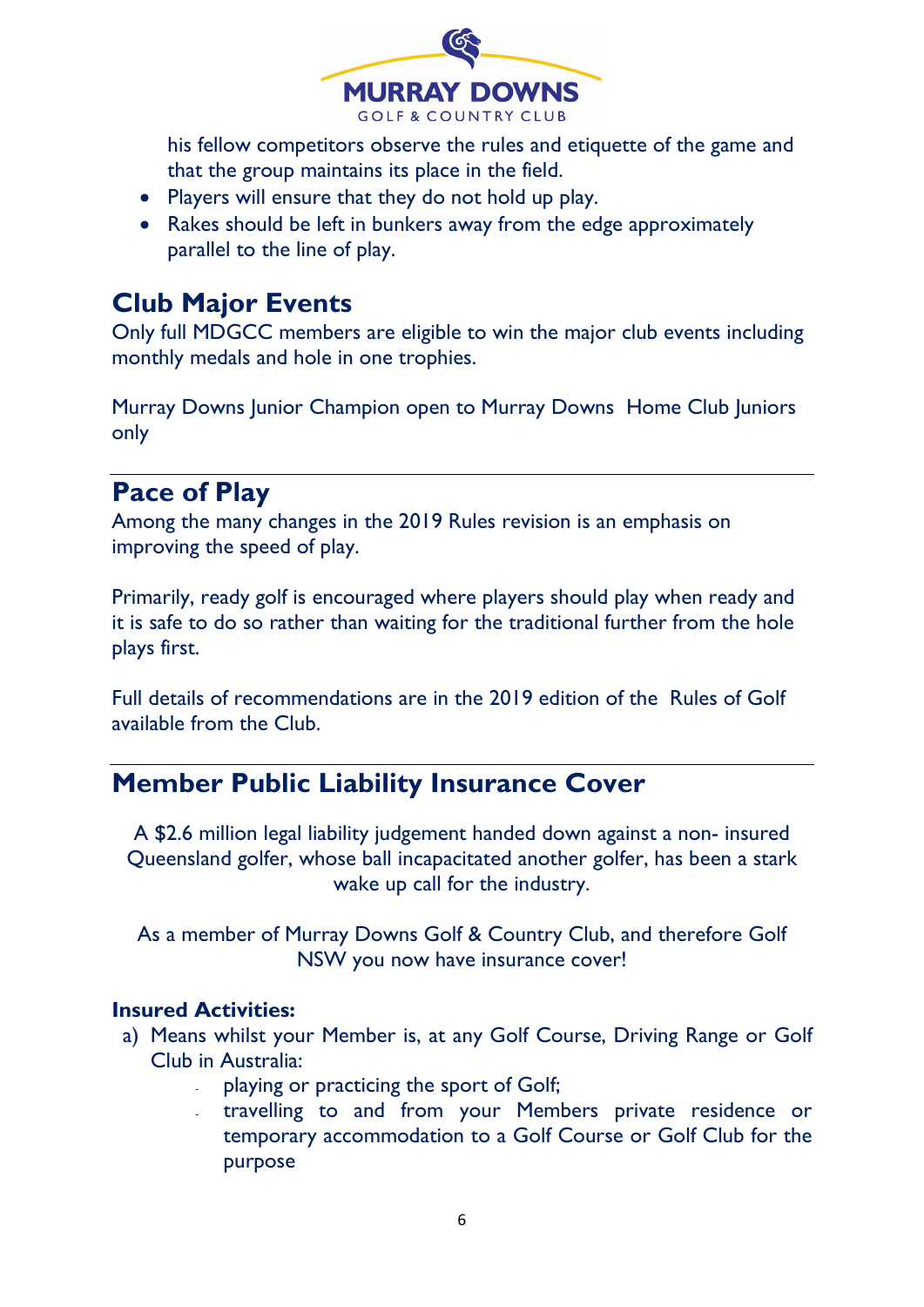

- of playing or practicing the sport of Golf, attending any function or organised event or using any facility, bar, dining area or accommodation offered by a Golf Club.
- b) whilst a Trailing Participant is, playing or practicing the sport of Golf at a GV affiliated Golf Club under the tuition of a GV affiliated Golf Club
- c) Whilst an Employee, Voluntary Worker, Official, Administrator, Director or Board Member is playing or practicing the sport of Golf in unofficial capacity at their GV affiliated Golf Club.

#### **Interest Insured:**

Provides GV members, cover for claims of negligence resulting in property damage or bodily injury to third parties. Cover is extended to include, participation and member to member liability.

**Exclusions:** Professional Golfers

#### **Sum Insured:**

Public Liability: \$20,000,000 any one claim Excess: \$500 each and every claim

#### **Important Notes:**

This information is only a summary of the cover provided. The policy with full conditions is held by Victorian Golf Association. This insurance is underwritten by Sports Underwriting Australia Pty Ltd as an agent of the insurer Calliden Limited.

## **Proposed Course Maintenance 2022**

Greens renovations on October 10th & 11th Subject to change, depending on the date for the Murray Open.

Fairway's renovations - November 28th – 2nd

- Front nine closed on Monday November 28th
- Back nine closed on Tuesday November 29th.

Greens renovations - March 13th & 14th 2023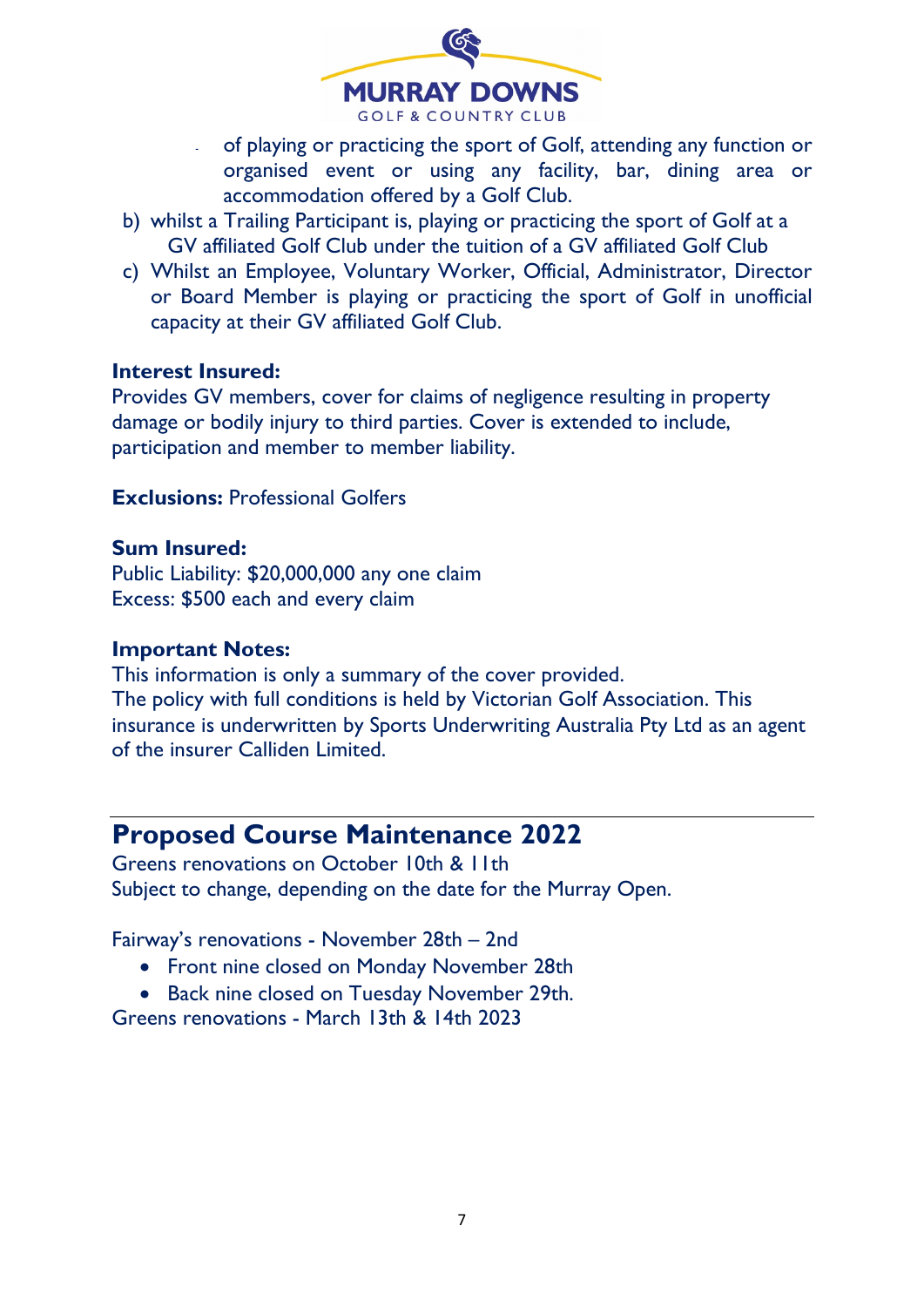

#### **Men's Golfer of the Year**

For men, it is every singles event on Saturday from January 4th to November 6th - including Club Championships (does not include open events)

**Men's Putter of the Year**

Best six scores, Monthly medal. January - November

#### **Men's Eagles Nest**

To be eligible, the eagle must be scored on the 7th hole by a MDGCC full member playing in an 18 hole competition in any individual competition at MDGCC.

#### **Men's LJ Hooker Summer Cup 2023**

Best aggregate scores 14th January, 11th February and 4th March

#### **Men's Anniversary Cup**

Stroke - Saturday 2nd April 2022 (Only MDGCC full members eligible to win) Stroke - Saturday I<sup>st</sup> April 2023

#### **Men's Medal of Medallists**

Saturday 2nd July Featuring the winners of the July 2021 - June 2022 Monthly Medals

#### **Annual Knockouts**

- Singles Knockout Handicap match play.
- 4BBB Knockout Handicap match play.

• Mixed Chapmans Knockout Qualifying round followed by handicap match play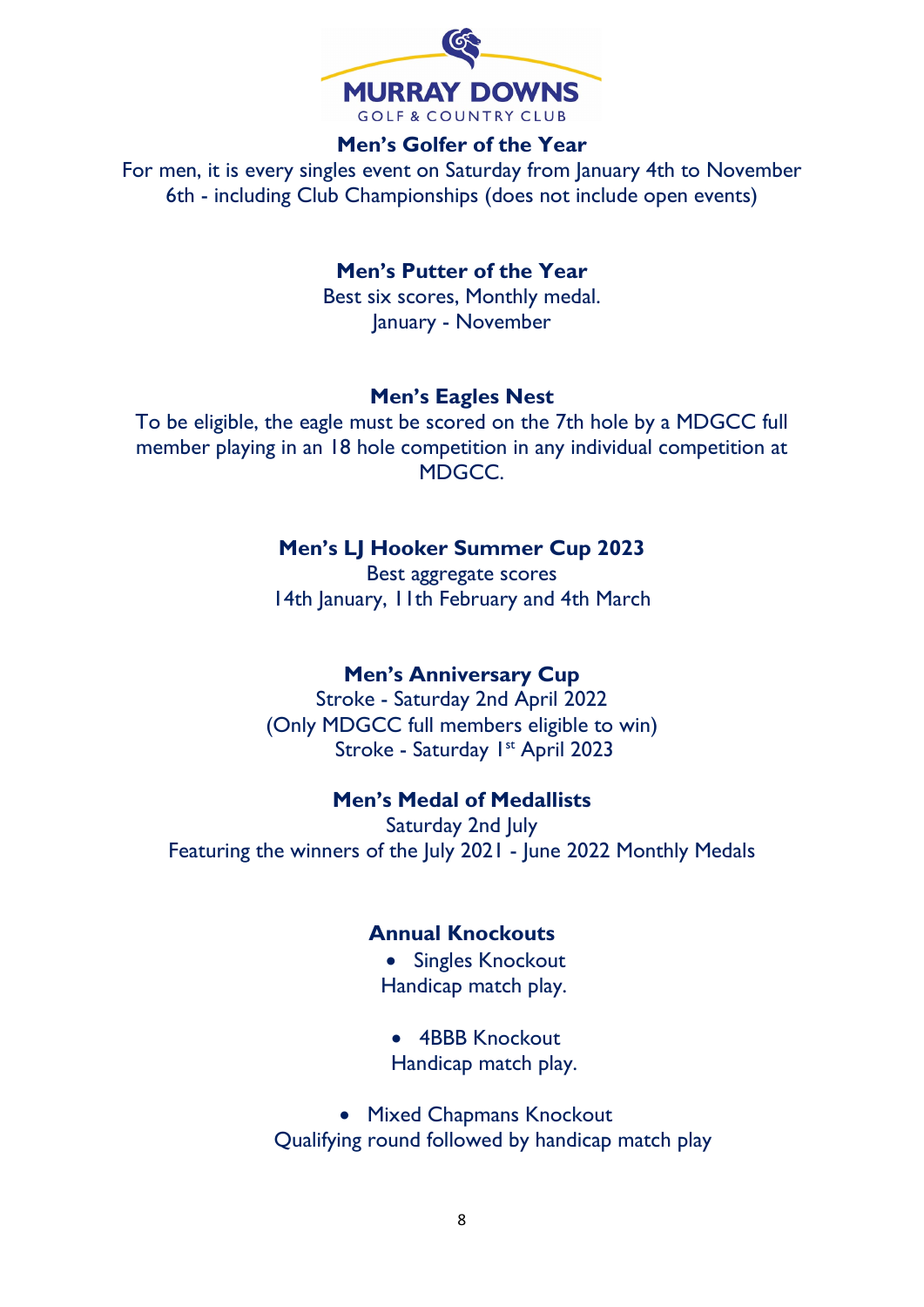

# **2022 Knockouts**

The Mixed Knockout event is a Mixed Chapmans event. Add the handicaps together and then halve. Take a part handicap to the next full number I.e.; 13.5 becomes 14.

Both players tee off. They each then hit each other's ball for the second shot and then pick the preferred ball. Players then play alternate shots until the selected ball is holed. Any penalties will be taken using the Rules of Golf as reference.

Qualifying stroke round 8 pairs qualify for match play knockout

- Dates will be displayed on the notice board outside the pro shop.
- All entrants upon entry, must supply at least one contact phone number.
- The dates allocated are for the day of play. However if players cannot play on the allocated day, a pre arranged time can be organised for play prior to the date.
- If parties cannot agree on a pre arranged time, the match will be deemed to be held on the allocated day at 12.30pm If only one team (or player) is present and available to play that team (or player) will be declared the winner.
- Afternoon play on the allocated days will be given preference.
- If a match is not decided by the allocated day, both will be disqualified
- and a walkover awarded in the next round.
- 4BBB if one player of the pair is unavailable, one player can compete against the opposing pair.
- Substitutions in the 4BBB a player may only be substituted prior to the first round. Once the date for completion of round 1 of the event has passed, no substitutes will be allowed.
- Committee decisions are final.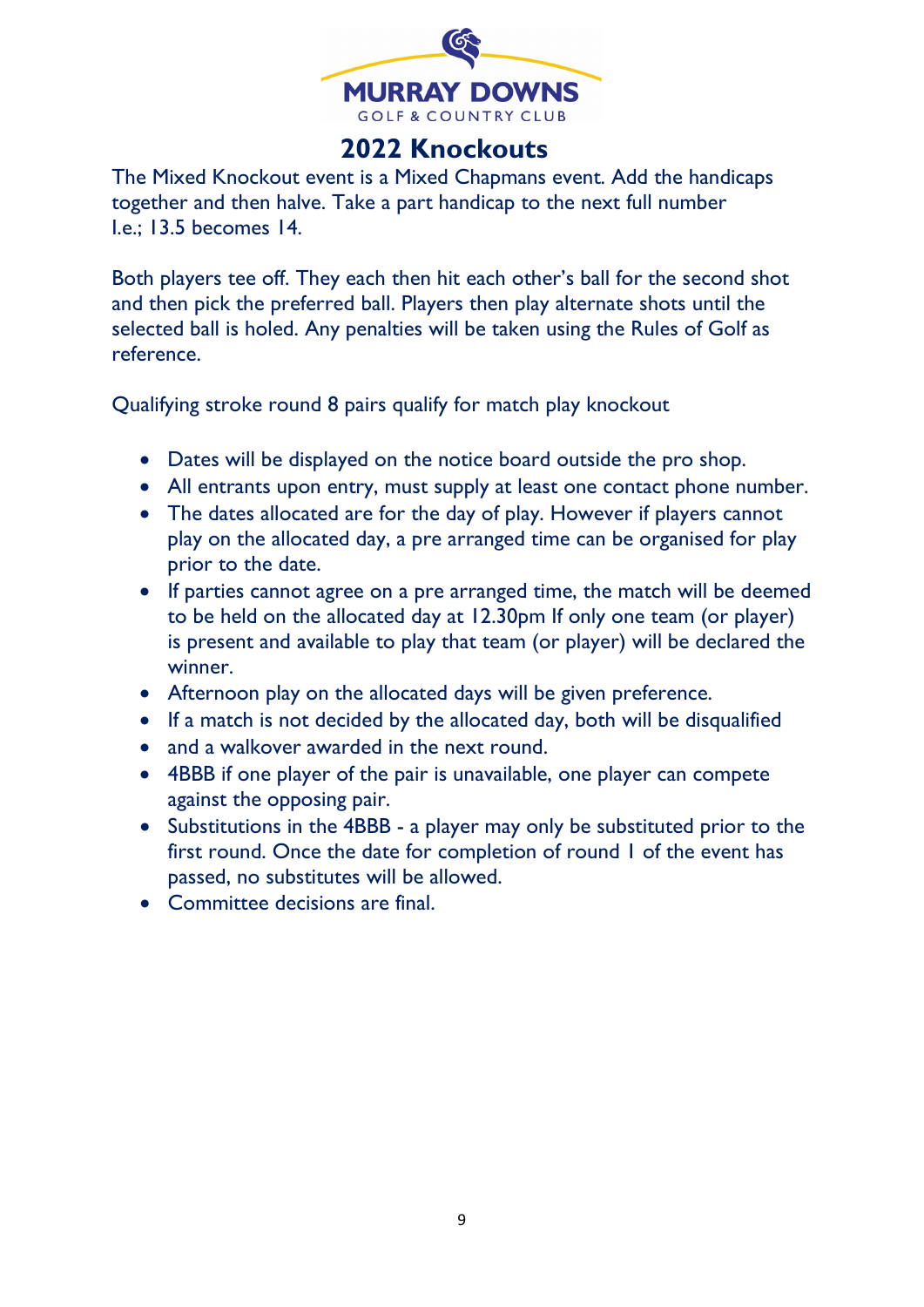

#### **Only full Lady Members are eligible to win. \*Wmoen's Monthly Medals**

1st Wednesday of each month/unless stated

**\* Women's Golfer of the Year** March to end September -Singles Event

**Women's Singles & Four Ball Knockouts** Names to be in by Wednesday 29th March

#### **Women's Club Championships**

Three consecutive stroke rounds to be played in grades on 4th, 11th, and 18th May 2022 3rd, 10th, and 17th May 2023

**Women's Presentation Dinner 18th May 2022**

**Women's Presentation Dinner 17th May 2023** 

**\* Women's Donnington Cup** Qualifying in conjunction with Championships

**\*Spring Brooch Sponsored by Holts Mitsubishi** Points awarded 7th, 14th and 21st September

**\* Women's Medal of Medalists** Play off of Monthly Medal winners on Wednesday 12th October

> **\* Women's Putter of the Month** Each Monthly Medal day

**\* Women's Putter of the Year** Best 4 scores March to end September

**\* Women's LJ Hooker Saturday Star** Runs March to end September

**\* Cameron's Fine Jeweller's - Gold Links Day** 4BBB Aggregate Par in Pairs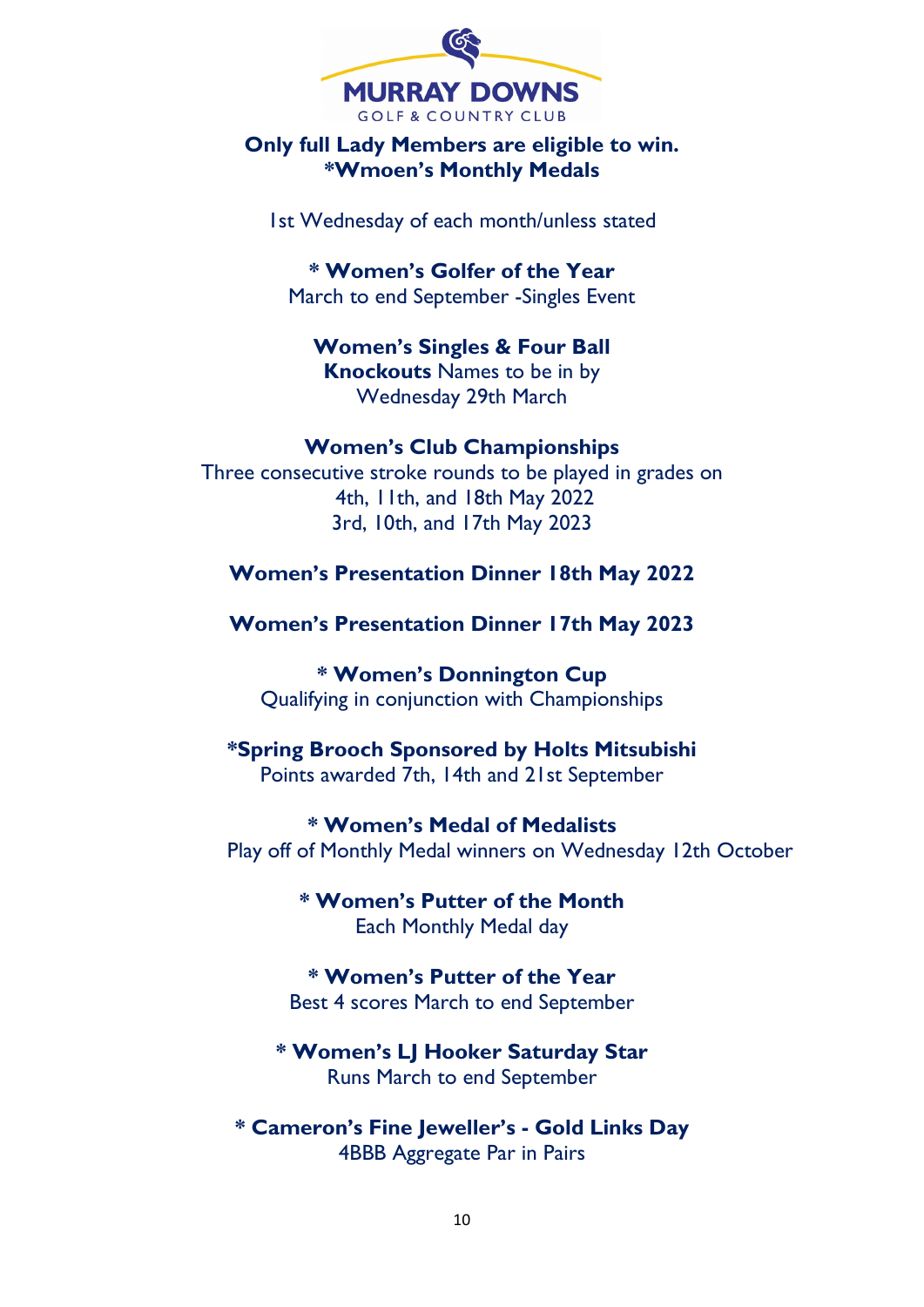

# **Shotgun Starts**

| <b>Mixed</b>    | <b>Premier League Opening</b>                                           | 8th May              |
|-----------------|-------------------------------------------------------------------------|----------------------|
| Men's & Women's | Western Riverina District Championship<br>$21st - 4BBB & 22nd - Stroke$ | $2$ Ist $-$ 22nd May |
| Men's & Women's | <b>Swintons Choices Flooring Golf Day</b>                               | 19th June            |
| <b>Women's</b>  | <b>Women's Silver Putter</b>                                            | 22nd June            |
| <b>Women's</b>  | Women's Golden Putter                                                   | 23rd June            |
| Men             | Men's Golden Shoe                                                       | 24th June            |
| Men             | Men's Golden Putter                                                     | 25th-26th Jun        |
| Women's         | Holts Golf Day 2 Person Ambrose                                         | 13th July            |
| <b>Women's</b>  | LJ Hooker Golf Day                                                      | 27th July            |
| <b>Women's</b>  | Cameron's Fine Jeweller's Gold Links Day                                | 24th Aug             |
| Men & Women's   | Murray Downs 36 Hole Ambrose Pairs Tournament                           | 27th -28th Aug       |
| <b>Mixed</b>    | #DoingItForJarrod Day                                                   | <b>8th Sept</b>      |
| Open            | Fire Brigade Day                                                        | 23rd Sept            |
| Men's & Women's | A Grade Sheds Golf Day                                                  | 2nd Oct              |
| <b>Women's</b>  | <b>Women's Classic</b>                                                  | 5th - 7th Oct        |
| Men's & Women's | Elegance Tiles by Conidi Tiles & Lighting                               | 9th Oct              |
| Men's           | <b>Yearly Presentation AGM</b>                                          | 17th Oct             |
| Men's & Women's | Christmas Turkey Stableford                                             | <b>10th Dec</b>      |
| Men & Women's   | <b>RTM Construction Day</b>                                             | 27th Nov             |
| <b>Women's</b>  | Christmas Party                                                         | 7th Dec              |
| Men & Women's   | Opening Day - Bailey Ag                                                 | 26th Jan             |
| Men & Women's   | 2023 Reciprocal Challenge                                               | 3rd - 5th Feb        |
| Men & Women's   | 2023 Seniors Tournament                                                 | $27th - 28th$ Feb    |
| <b>Women's</b>  | 2023 Open Day Rutherford Street Insurance<br><b>TO BE CONFIRMED</b>     | <u>Ist Mar</u>       |
| <b>Women's</b>  | 2023 Kennedys Showcase Jewellers Pink Day<br><b>TO BE CONFIRMED</b>     | 22nd Mar             |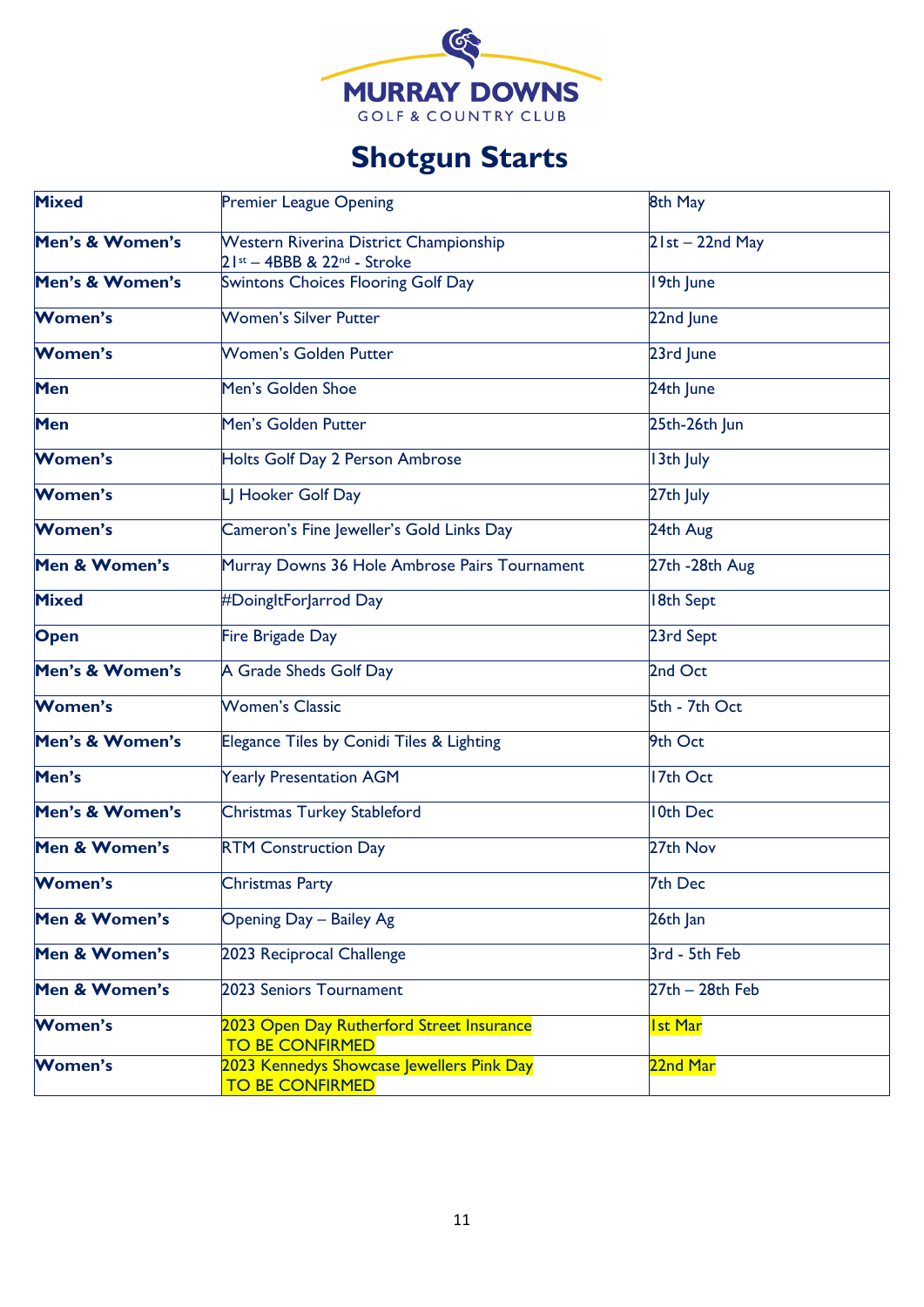

# **Holes in One**

To be eligible for the club trophy, prize voucher and honour board recognition the hole in one must be scored by a MDGCC full member in an 18 hole competition (including knockouts)

# **2021 Men's Club Champions**

| A GRADE        | James McLean               |
|----------------|----------------------------|
| <b>B GRADE</b> | <b>Brian White</b>         |
| <b>C GRADE</b> | <b>Rick Rundell-Gordon</b> |
| <b>D GRADE</b> | <b>Kane Domaille</b>       |
| <b>SENIOR</b>  | <b>Craig Burrell</b>       |

# **2021 Women's Club Champions**

| A GRADE        | <b>Mary-Anne Davis</b> |
|----------------|------------------------|
| <b>B GRADE</b> | <b>Shelley Wilkins</b> |
| <b>C GRADE</b> | Julie Overall          |
| <b>SENIOR</b>  | <b>Carol Wiseman</b>   |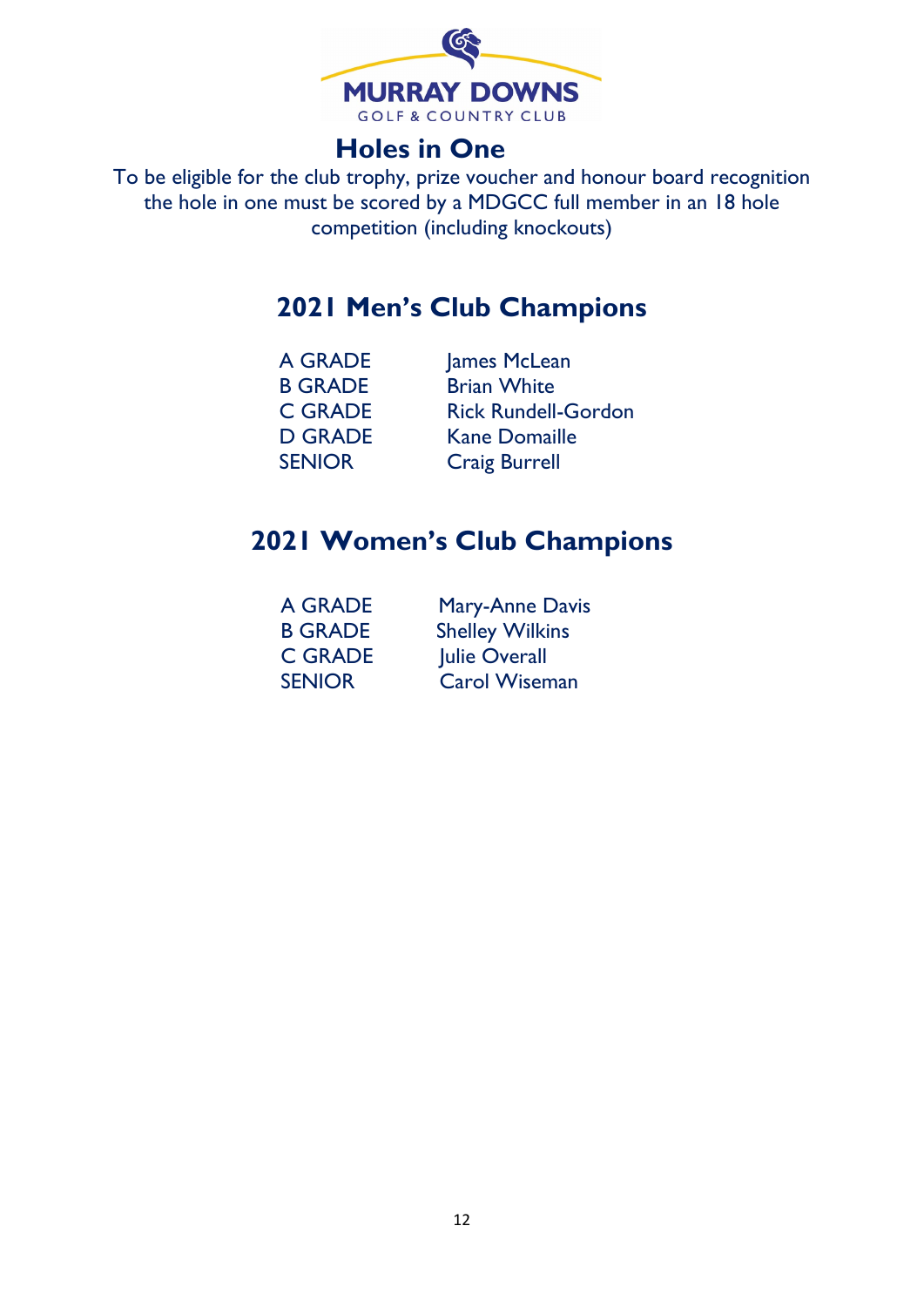

# **Men's Club Championships**

Conditions Of Play Open to Full Members at MDGCC only

#### **4 Stroke Round in handicap divisions**

| <b>A GRADE</b> | Up to $9$ |
|----------------|-----------|
| <b>B GRADE</b> | $10 - 15$ |
| <b>C GRADE</b> | $16 - 21$ |
| <b>D GRADE</b> | $22 - 45$ |

In round 4, the top 4 players of each grade will be seeded. Tee times will be allocated by the golf committee and players must play in times allocated unless otherwise authorised by the golf committee

- Prizes for best gross and nett in each grade.
	- Senior Champion (Over 55)
	- Veterans Champion (70 Plus)
- Players who win the gross and nett events will be recognised as the winner of both events but keeping within the policy of the Murray Downs Golf & Country Club in relation to major prizes, they will receive the gross prize only. The runner up will therefore be awarded the prize for the nett event.
- In the event of a tie, for all grades a two hole play off using holes 10 and 18 will take place. If a tie still remains, a sudden death play off will continue on holes 10 and 18.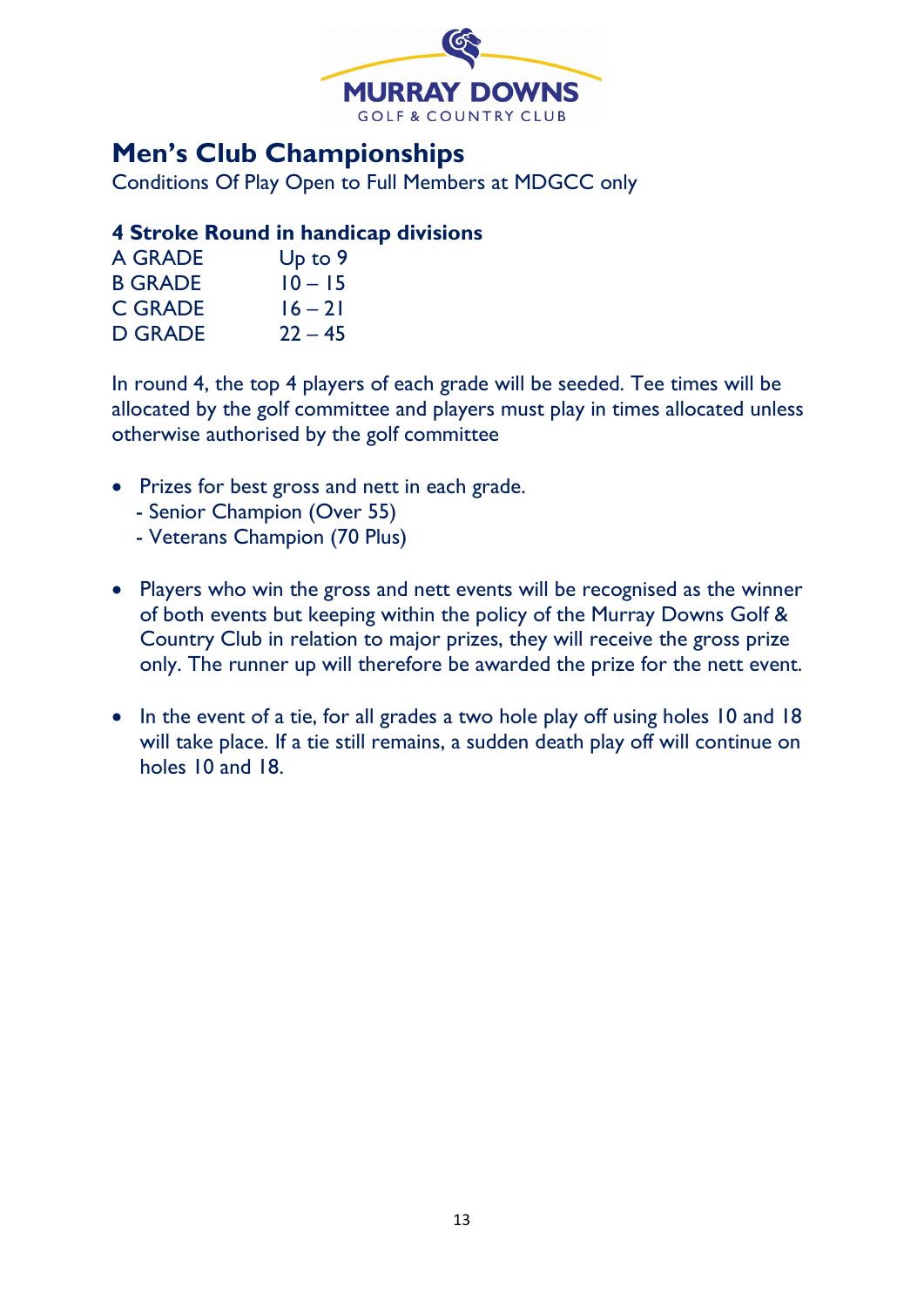

# **Women's Club Championships**

Conditions Of Play - Open to full members MDGCC only.

The Championship will be played over three stroke rounds in

| A GRADE        | $0 - 18$  |
|----------------|-----------|
| <b>B GRADE</b> | $19 - 27$ |
| <b>C GRADE</b> | $28 - 35$ |
| <b>D GRADE</b> | $36 - 54$ |

C & D Grades are to be combined if insufficient numbers in D Grade

Players who win the gross and nett events will be recognised as the winner of both events.

- In the event of a draw in any grade, a playoff will be held over 3 holes nominated by the committee on the day of the final round. If after 3 holes it is still a draw, the game will become a sudden death playoff over the same 3 holes until a result is achieved.
- Players will be seeded for the final round.
- Players will remain on the same handicap for the duration of the championships.
- Daily competitions will be played off current handicap.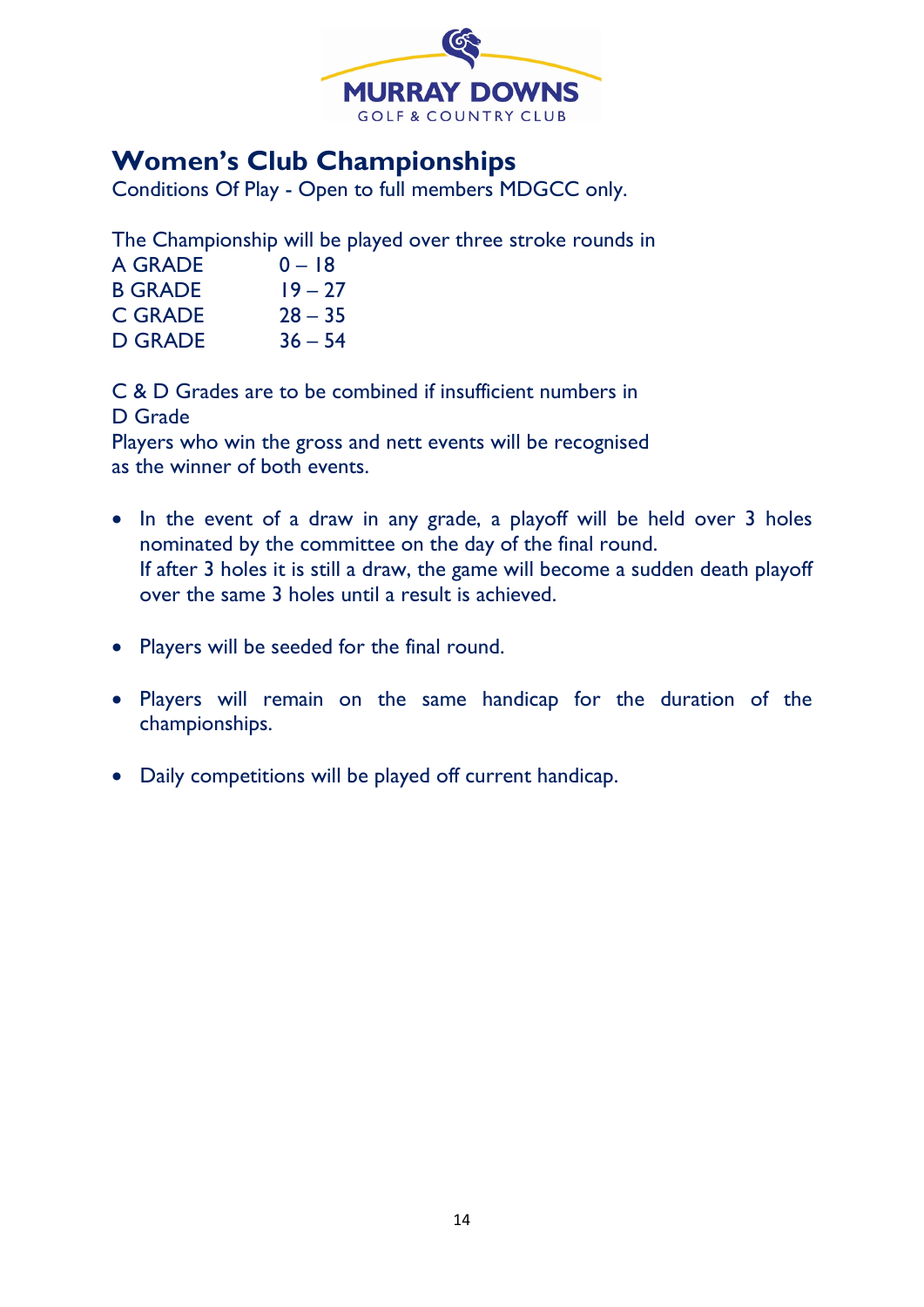

### **Victoria**

Aspley Golf Club Avoca Golf Club Axedale Golf Club Bainsdale Golf Club Inc Ballarat Golf Club Balmoral Golf Club Beaconhill Country Golf Club Beaufort Golf Club Belvoir Park Golf Club Bendigo Golf Club Berriwillock Golf Club Benalla Golf Club Birchip Golf Club Boort Golf Club Box Hill Golf Club Bright Country Club Buninyong Golf Club Inc Camperdown Golf Club Casterton Golf Club Castlemaine Golf Club Chalamber Golf Club Cheltenham Golf Club Churchhill Park Golf Club Clifton Springs Golf Club Clunes Golf Club Cobden Golf Club Cohuna Golf Club Cranbourne Golf Club Croydon Golf Club Curlewis Golf Club Devil Bend Golf Club Dimboola Golf Club Donald Golf Club Drouin Country Golf Club Dunolly Golf Club Eastern Golf Club Eastwood Golf Club Edenhope Golf Club Elmore Golf Club Flinders Golf Club Gisborne Golf Club

Goonawarra Golf Club Green Acres Golf Club Hamilton Golf Club Hepburn Springs Golf Club Heywood Golf Club Hill Top Golf & Country Club Hopetoun Golf Club Horsham Golf Club Jarklin Golf Club Jeparit Golf Club Jubilee Golf Club Kialla Country Club Kilmore Golf Club Inc Kings Cove Golf Club Kooringal Golf Club Korumburra Golf Club Kyabram Golf Club Kyneton Golf Club Lake Bolac Golf Club Lang Lang Golf Club Long Island Country Club Lonsdale Golf Club Maldon Golf Club Manangatang Golf Club Mansfield Golf Club Maryborough Golf Club Medway Golf Club Melbourne Airport Golf Club Melton Valley Golf Club Meredith Golf Club Midlands Golf Club Minyip Golf Club Mildura Golf Club Mooroopna Golf Club Mornington Golf Club Mount Alexander Golf Club Mount Macedon Golf Club Murtoa Golf Club Nagambie Golf Club Neangar Park Golf Club Nhill Golf Club

Ouyen Golf Club Patterson River Country Club Phillip Island Golf Club Port Fairy Golf Club Portarlington Golf Club Portsea Golf Club Pyramid Hill Golf Club Rainbow Golf Club Raywood Golf Club Red Cliffs Golf Club Riverside Golf Club Rochester Golf Club Rosanna Golf Club Rosebud Country Club Sale Golf Club Sea Lake Golf Club Settlers Run Golf Club Seymour Golf Club Shepparton Golf Club Skipton Golf Club St Arnaud Golf Club Sunshine Golf Club Stawell Golf Club Timboon Golf Club Toolondo Golf Club Torquay Golf Club Trentham Golf Club Valley View Golf & Country Club Warragul Golf Club Warracknabeal Golf Club Warrnambool Golf Club Waverly Golf Club Werribee Park Golf Club Wodonga Golf Club Woodend Golf Club Woorayl Golf Club Wycheproof Golf Club

## **New South Wales**

- Albury Golf Club Barham Golf Club Beverley Park Golf Club Broken Hill Golf & Country Club Cabramatta Golf Club Cobram Barooga Golf Club Commercial Albury Golf Club Coolah Golf Club Cooma Golf Club Coomealla Golf Club Corowa Golf Club Deniliquin Golf Club
- Everglades Country Club Forbes Golf Club Glenmore Heritage Valley Golf Club Goulburn Golf Club Gosford Golf Club Grafton District Golf Club Griffith Golf Club Gundagai District Services Club Gunnedah Golf Club Hay Golf Club Maitland Golf Club Pambula Merimbula Golf Club
- Penrith Golf & Recreation Club Queanbeyan Golf Club Rich River Golf Club SS&A Wodonga Golf Club Taree Golf Club Tocumwal Golf Club Wagga Wagga Golf Club Wenthworth Services & Golf Club West Wyalong S & C Sports Club Yarrawonga Golf Club Young Golf Club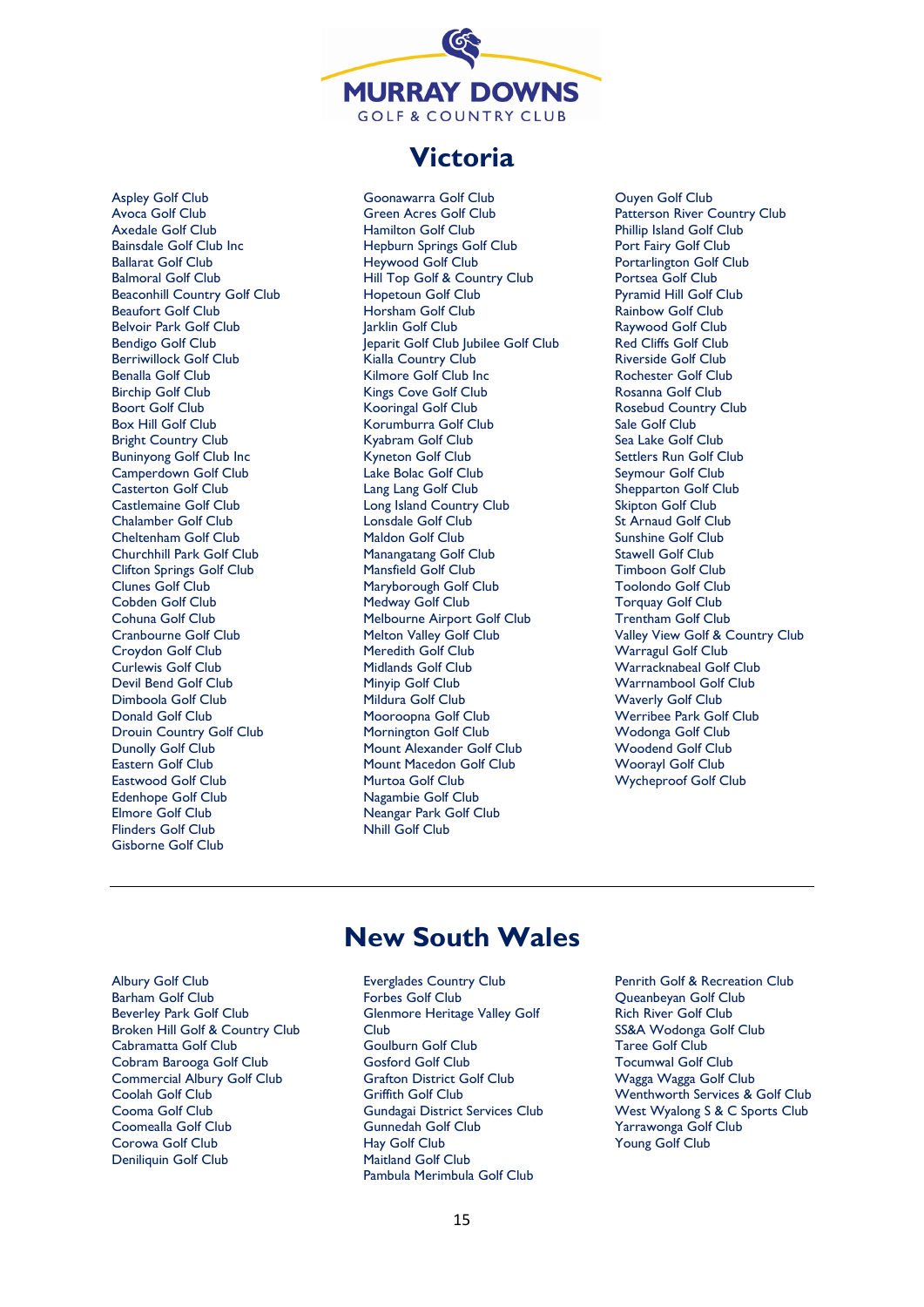

## **South Australia**

Balaklava Golf Club Barmera Golf Club Blackwood Golf Club Bordertown Golf Club Echunga Golf Club Glenelg Golf Club Flagstaff Hill Golf Club Highercombe Golf Club Lake Albert Golf Club

Lucindale Golf Club McCracken Golf Club Mount Baker Handorf Golf Club Mount Osmond Golf Club Mt Gambier Golf Club Penola Golf Club Port Augusta Golf Club South Lakes Golf Club

Tea Tree Gully Golf Club The Vines Golf Club Victor Harbor Golf Club Waikerie Golf Club West Lakes Golf Club Wirrina Cove Golf Club Whyalla Golf Club

Caboolture Golf Club Carbrook Golf Club

#### **Queensland**

Keperra Country Club Oxley Golf Club

Palmer Gold Coast Townsville Golf Club

## **Tasmania**

Devonport Golf Club Long Ford Golf Club Royal Hobart Golf Club

# **Australian Capital Territory**

Magpies Golf Club Belconnen Gungahlin Lakes Golf Club

## **Western Australia**

Geraldton Golf Club

## **International**

Mission Hills Golf Club Clearwater Sanctuary Golf Club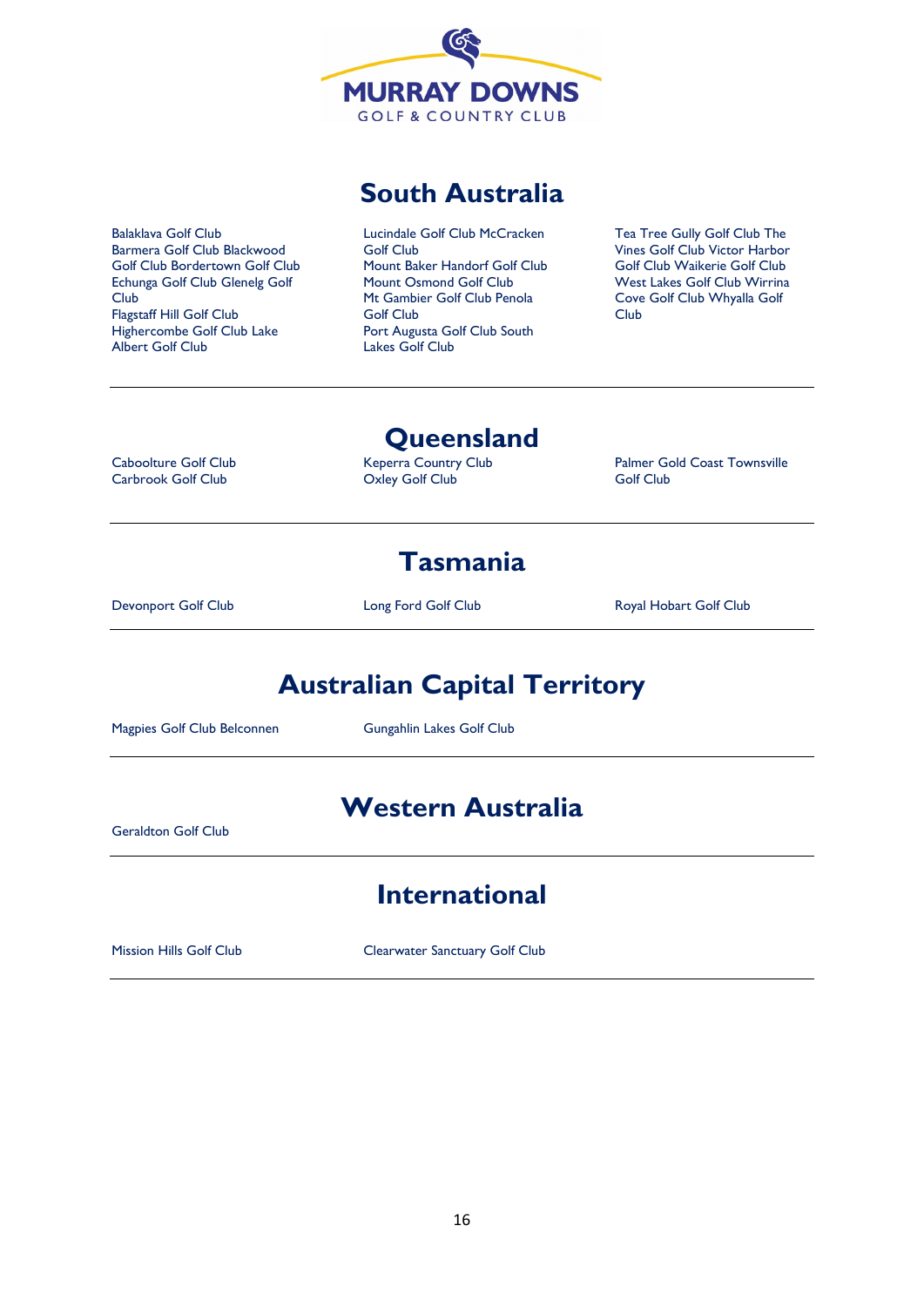

|                            | <b>Year 2022</b>                              |  |
|----------------------------|-----------------------------------------------|--|
| <b>Date</b>                | <b>Event</b>                                  |  |
|                            | Monthly Medal Stroke                          |  |
| <b>Wednesday 1st June</b>  | <b>Putting Competition</b>                    |  |
| <b>Thursday 2nd June</b>   | Stableford                                    |  |
| <b>Friday 3rd June</b>     | 9 Holes Competition- Men & Women's Stableford |  |
|                            | <b>Stroke Monthly</b>                         |  |
|                            | Medal and Putter of the Year Round            |  |
| <b>Saturday 4th June</b>   | <b>Women's Stroke</b>                         |  |
| <b>Sunday 5th June</b>     | Stableford                                    |  |
| Monday 6th June            | Social Golf                                   |  |
| <b>Tuesday 7th June</b>    | Stableford                                    |  |
| <b>Wednesday 8th June</b>  | 2nd Round Stableford Aggregate                |  |
| <b>Thursday 9th June</b>   | Stableford                                    |  |
| Friday 10th June           | 9 Holes Competition- Men & Women's Stableford |  |
| <b>Saturday IIth June</b>  | Stableford                                    |  |
| Sunday 12th June           | Stableford                                    |  |
| Monday 13th June           | Social Golf                                   |  |
| Tuesday 14th June          | Par                                           |  |
| <b>Wednesday 15th June</b> | Par                                           |  |
| Thursday 16th June         | Par                                           |  |
| Friday 17th June           | 9 Holes Competition- Men & Women's Stableford |  |
| <b>Saturday 18th June</b>  | Stableford                                    |  |
|                            | <b>Choices Flooring By Swinton's</b>          |  |
|                            | Men's & Women's 4BBB Stableford               |  |
| <b>Sunday 19th June</b>    | 12pm Assembly Shotgun Start                   |  |
| Monday 20th June           | Social Golf                                   |  |
| <b>Tuesday 21st June</b>   | Stableford                                    |  |
|                            | <b>Women's Silver Putter</b>                  |  |
|                            | Stableford 4BBB                               |  |
| <b>Wednesday 22nd June</b> | 9 am Assembly Shotgun Start                   |  |
|                            | <b>Women's Golden Putter</b>                  |  |
|                            | 4BBB Par                                      |  |
| <b>Thursday 23rd June</b>  | 9 am Assembly Shotgun Start                   |  |
|                            | <b>Men's Golden Shoe</b>                      |  |
| Friday 24th June           | 12 pm Assembly Shotgun Start                  |  |
|                            | <b>Men's Golden Putter</b>                    |  |
|                            | 6.45 am Assembly Shotgun Start                |  |
| <b>Saturday 25th June</b>  | 12 pm Assembly Shotgun Start                  |  |
|                            | <b>Men's Golden Putter</b>                    |  |
|                            | 6.45 am Assembly Shotgun Start                |  |
| <b>Sunday 26th June</b>    | 12pm Assembly Shotgun Start                   |  |
| Monday 27th June           | Social Golf                                   |  |
| <b>Tuesday 28th June</b>   | Stableford                                    |  |
| <b>Wednesday 29th June</b> | Downs Course Stableford                       |  |
| <b>Thursday 30th June</b>  | Stableford                                    |  |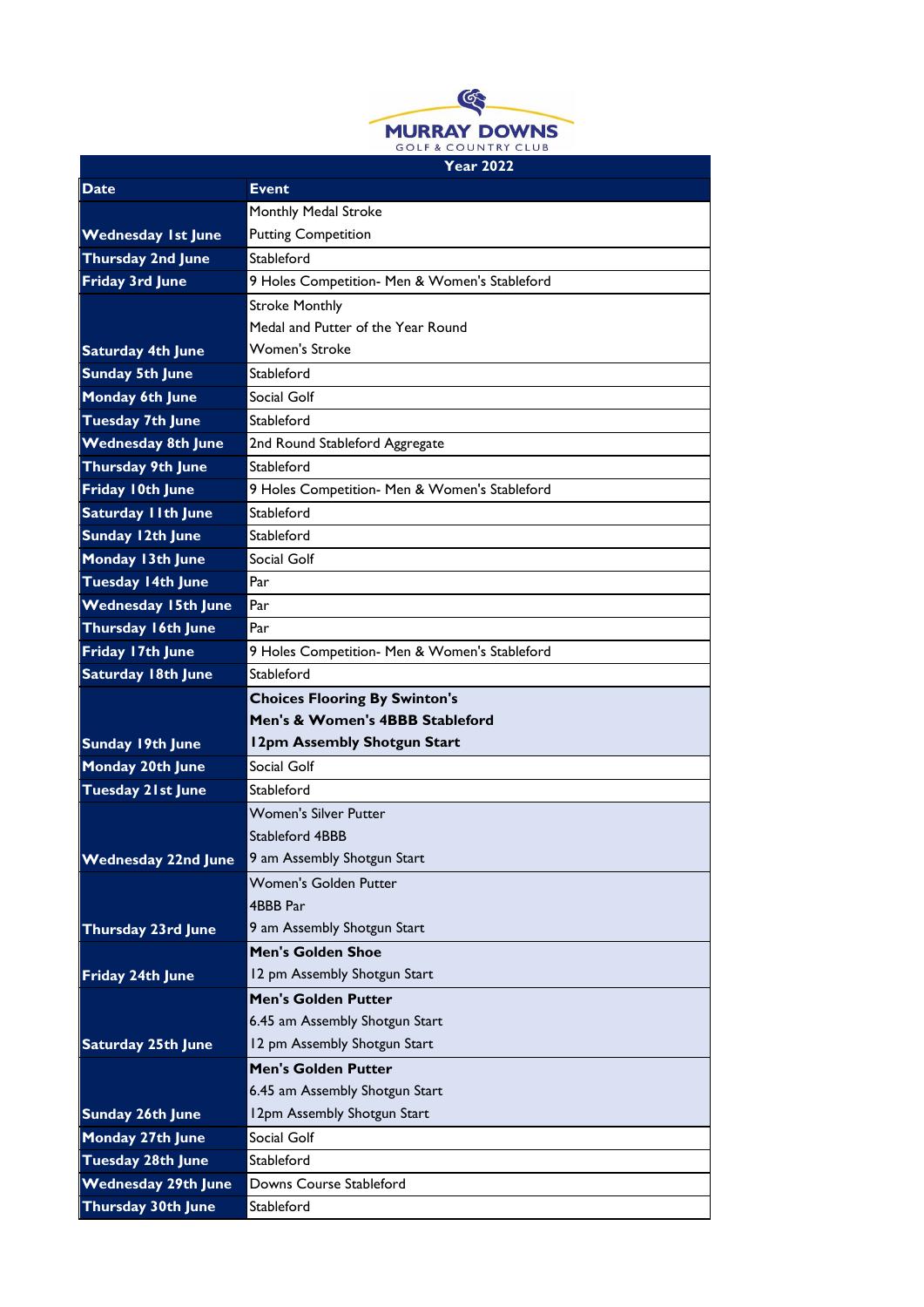

|                            | 1 ear 2022                                         |
|----------------------------|----------------------------------------------------|
| <b>Date</b>                | <b>Event</b>                                       |
| Friday 1st July            | 9 Holes Competition- Men & Women's Stableford      |
|                            | <b>Stroke Monthly Medal</b>                        |
|                            | <b>Medal of Medallists</b>                         |
|                            | Putter of the Year Round                           |
| <b>Saturday 2nd July</b>   | Women's Stableford                                 |
|                            | Murray Downs Survivor Ball                         |
|                            | Stableford                                         |
| <b>Sunday 3rd July</b>     | 12 pm Assembly Shotgun Start                       |
| Monday 4th July            | Social Golf                                        |
| <b>Tuesday 5th July</b>    | Stableford                                         |
|                            | Monthly Medal Stroke                               |
| <b>Wednesday 6th July</b>  | <b>Putting Competition</b>                         |
| Thursday 7th July          | Stableford                                         |
| Friday 8th July            | 9 Holes Competition- Men & Women's Stableford      |
|                            | Stableford Captain v Presidents Team Event         |
| <b>Saturday 9th July</b>   | Women's and Men's Captain V Presidents Teams Event |
| <b>Sunday 10th July</b>    | <b>Mixed Chapmans</b>                              |
| Monday I I th July         | Social Golf                                        |
| Tuesday 12th July          | Stableford                                         |
|                            | <b>Holts Golf Day</b>                              |
|                            | 2 Person Ambrose                                   |
| <b>Wednesday 13th July</b> | 8.30am Assembly Shotgun start                      |
| Thursday 14th July         | Stableford                                         |
| Friday 15th July           | 9 Holes Competition- Men & Women's Stableford      |
| Saturday 16th July         | Par                                                |
| Sunday 17th July           | Stableford Winter Pennant - TO BE CONFIRMED        |
| Monday 18th July           | Social Golf                                        |
| <b>Tuesday 19th July</b>   | Par                                                |
| <b>Wednesday 20th July</b> | 3rd Round Stableford Aggregate                     |
| Thursday 21st July         | Par                                                |
| Friday 22nd July           | 9 Holes Competition- Men & Women's Stableford      |
| <b>Saturday 23rd July</b>  | Stableford                                         |
| Sunday 24th July           | Par                                                |
| Monday 25th July           | Social Golf                                        |
| <b>Tuesday 26th July</b>   | Stableford                                         |
|                            | LJ Hooker Golf Day                                 |
|                            | Women's Individual Stableford                      |
| <b>Wednesday 27th July</b> | 8am Assembly Shotgun start                         |
| Thursday 28th July         | <b>4BBB Stableford</b>                             |
| Friday 29th July           | 9 Holes Competition- Men & Women's Stableford      |
| <b>Saturday 30th July</b>  | Par                                                |
|                            | The Scramble                                       |
|                            | 4 Person Ambrose                                   |
| <b>Sunday 31st July</b>    | Rolling start from 10am                            |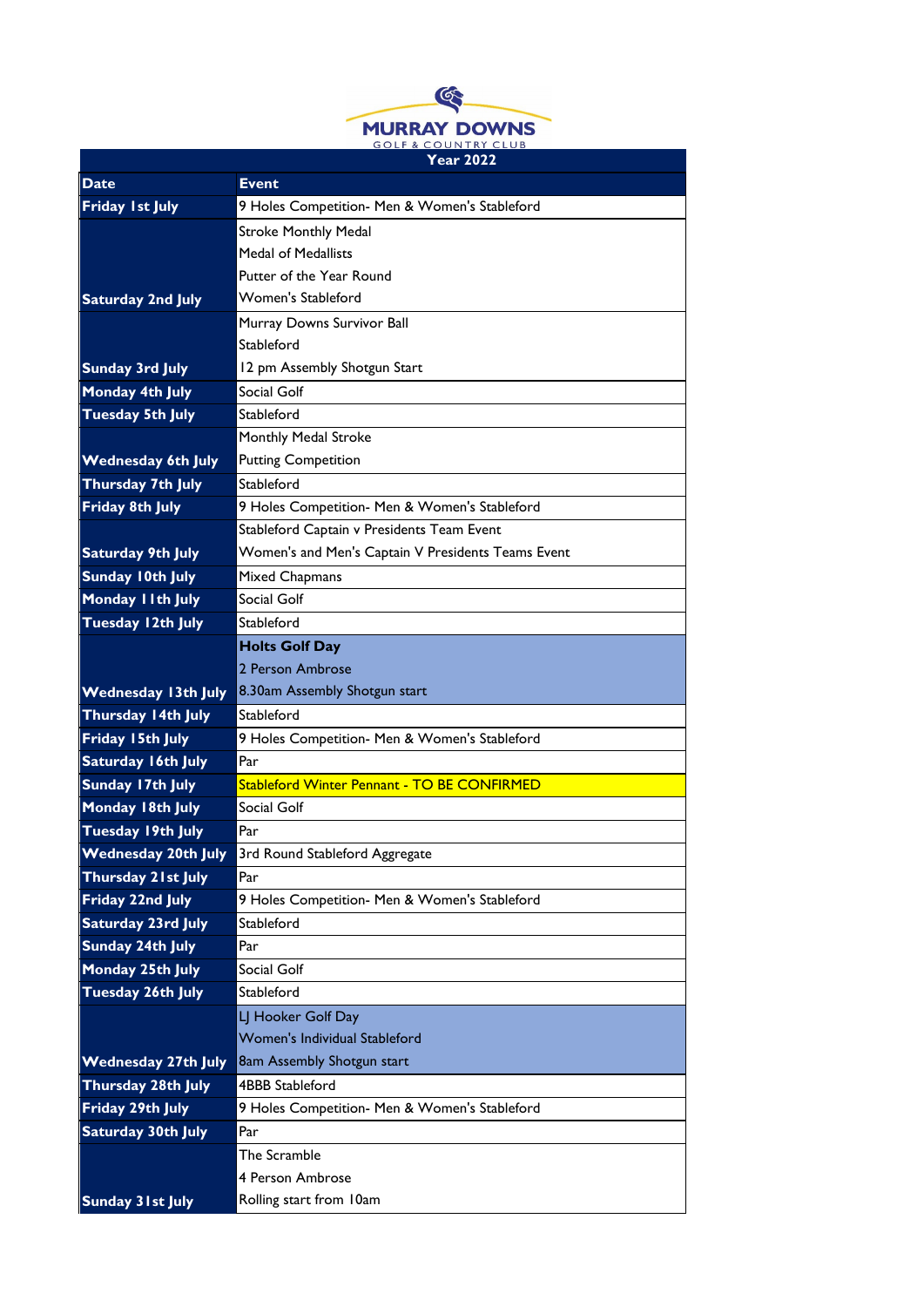

|                              | <b>Year 2022</b>                                                   |
|------------------------------|--------------------------------------------------------------------|
| <b>Date</b>                  | <b>Event</b>                                                       |
| <b>Monday 1st August</b>     | Social Golf                                                        |
| <b>Tuesday 2nd August</b>    | Stableford                                                         |
| <b>Wednesday 3rd August</b>  | Monthly Medal Stroke Putting Competition                           |
| <b>Thursday 4th August</b>   | Par                                                                |
| <b>Friday 5th August</b>     | 9 Holes Competition- Men & Women's Stableford                      |
|                              | Men's Monthly Medal                                                |
|                              | Putter of the Year                                                 |
| <b>Saturday 6th August</b>   | <b>Women's Stroke</b>                                              |
| <b>Sunday 7th August</b>     | Par                                                                |
| <b>Monday 8th August</b>     | Social Golf                                                        |
| <b>Tuesday 9th August</b>    | Par                                                                |
| <b>Wednesday 10th August</b> | Par                                                                |
| <b>Thursday I Ith August</b> | Stableford                                                         |
| Friday 12th August           | 9 Holes Competition- Men & Women's Stableford                      |
| <b>Saturday 13th August</b>  | Stableford                                                         |
| <b>Sunday 14th August</b>    | <b>4BBB Competition</b>                                            |
| <b>Monday 15th August</b>    | Social Golf                                                        |
| <b>Tuesday 16th August</b>   | Par                                                                |
| <b>Wednesday 17th August</b> | 4th Round Stableford Aggregate                                     |
| <b>Thursday 18th August</b>  | Stableford                                                         |
| <b>Friday 19th August</b>    | 9 Holes Competition- Men & Women's Stableford                      |
| <b>Saturday 20th August</b>  | Stableford                                                         |
| <b>Sunday 21st August</b>    | Par                                                                |
| <b>Monday 22nd August</b>    | Social Golf                                                        |
| <b>Tuesday 23rd August</b>   | Stableford                                                         |
|                              | <b>Cameron's Fine Jewellers Golf Links Day - Full Members Only</b> |
|                              | Aggregate Par in Pairs                                             |
| <b>Wednesday 24th August</b> | 8.30am Assembly Shotgun Start                                      |
| <b>Thursday 25th August</b>  | Stableford                                                         |
| <b>Friday 26th August</b>    | 9 Holes Competition- Men & Women's Stableford                      |
|                              | Murray Downs 36 Hole 2 Person Ambrose Tournament                   |
| <b>Saturday 27th August</b>  | Men's & Women's 11.30am Assembly Shotgun Start                     |
|                              | Murray Downs 36 Hole 2 Person Ambrose Tournament                   |
| <b>Sunday 28th August</b>    | Men's & Women's 8.30am Assembly Shotgun Start                      |
| <b>Monday 29th August</b>    | Social Golf                                                        |
| <b>Tuesday 30th August</b>   | Stableford                                                         |
| <b>Wednesday 31st August</b> | Stableford                                                         |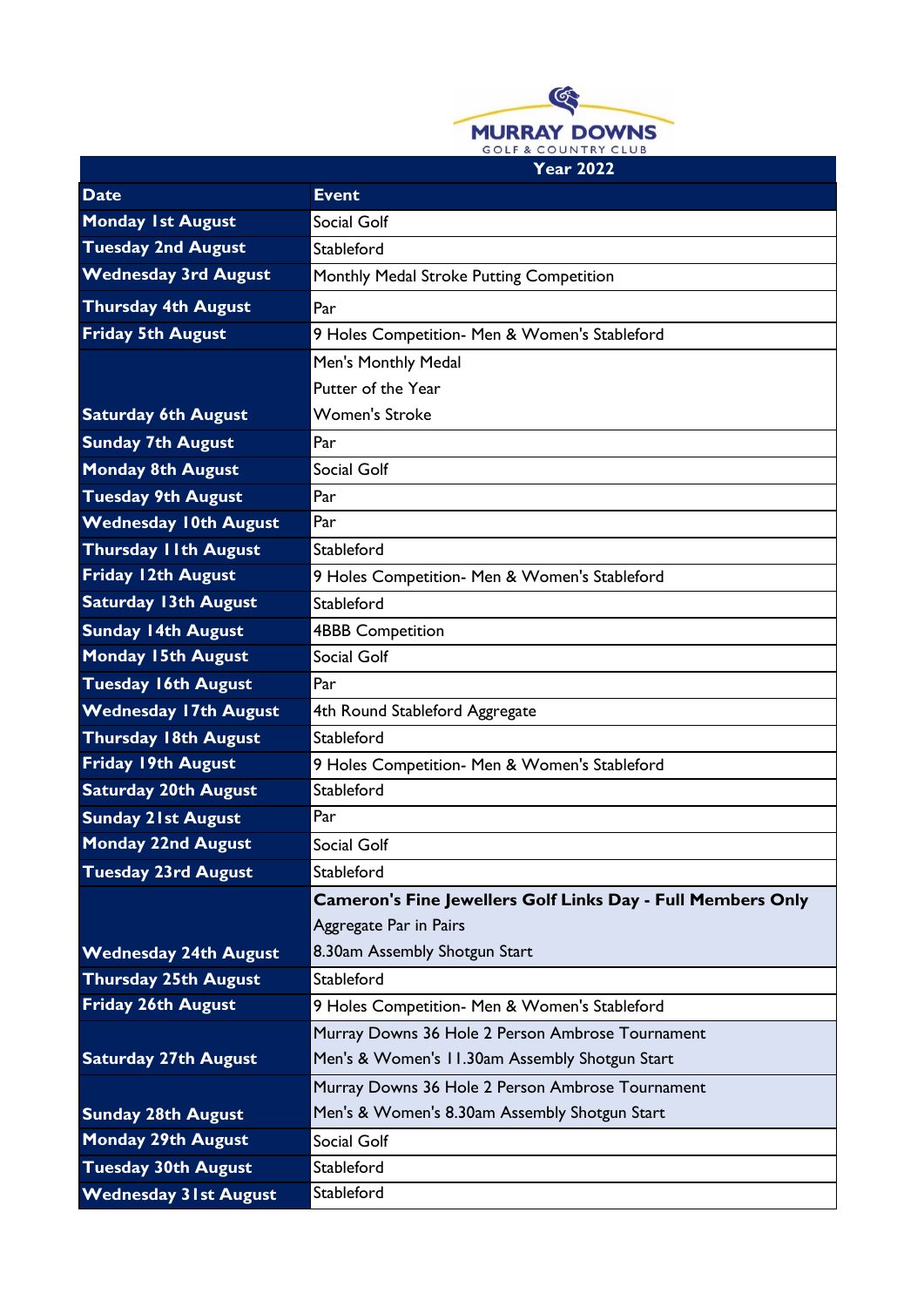

| <b>Date</b>                     | <b>Event</b>                                    |
|---------------------------------|-------------------------------------------------|
| <b>Thursday 1st September</b>   | Stableford                                      |
| <b>Friday 2nd September</b>     | 9 Holes Competition- Men & Women's Stableford   |
|                                 | Monthly Medal Stroke                            |
|                                 | Putter of the Year Round                        |
| <b>Saturday 3rd September</b>   | <b>Women's Stableford</b>                       |
| <b>Sunday 4th September</b>     | Stableford                                      |
| <b>Monday 5th September</b>     | Social Golf                                     |
| <b>Tuesday 6th September</b>    | Par                                             |
|                                 | Holts Mitsubishi 1st Round Spring Brooch Stroke |
| <b>Wednesday 7th September</b>  | Monthly Medal Putting Comp                      |
| <b>Thursday 8th September</b>   | Stableford                                      |
| <b>Friday 9th September</b>     | 9 Holes Competition- Men & Women's Stableford   |
| <b>Saturday 10th September</b>  | Pairs Stableford Aggregate                      |
| <b>Sunday I Ith September</b>   | Stableford                                      |
| <b>Monday 12th September</b>    | Social Golf                                     |
| <b>Tuesday 13th September</b>   | Stableford                                      |
|                                 | Holt's Mitsubishi 2nd Round Spring Brooch       |
| <b>Wednesday 14th September</b> | Stableford                                      |
| <b>Thursday 15th September</b>  | Par                                             |
| <b>Friday 16th September</b>    | 9 Holes Competition- Men & Women's Stableford   |
| <b>Saturday 17th September</b>  | Stableford                                      |
|                                 | #DoingItForJarrod Charity Day                   |
|                                 | <b>Gentsomes Pairs</b>                          |
|                                 | <b>Better Ball</b>                              |
| <b>Sunday 18th September</b>    | 12pm Assembly Shotgun Start                     |
| <b>Monday 19th September</b>    | Social Golf                                     |
| <b>Tuesday 20th September</b>   | Stableford                                      |
|                                 | Holt's Mitsubishi 3rd Round Spring Brooch       |
| <b>Wednesday 21st September</b> | Par                                             |
| <b>Thursday 22nd September</b>  | Stroke                                          |
|                                 | Murray Downs Fire Brigade Day                   |
| <b>Friday 23rd September</b>    | 12pm Assembly Shotgun Start                     |
| <b>Saturday 24th September</b>  | Stableford                                      |
| <b>Sunday 25th September</b>    | 2 Person Ambrose                                |
| <b>Monday 26th September</b>    | Social Golf                                     |
| <b>Tuesday 27th September</b>   | Stableford                                      |
| <b>Wednesday 28th September</b> | Stableford                                      |
| <b>Thursday 29th September</b>  | Stableford                                      |
| <b>Friday 30th September</b>    | 9 Holes Competition- Men & Women's Stableford   |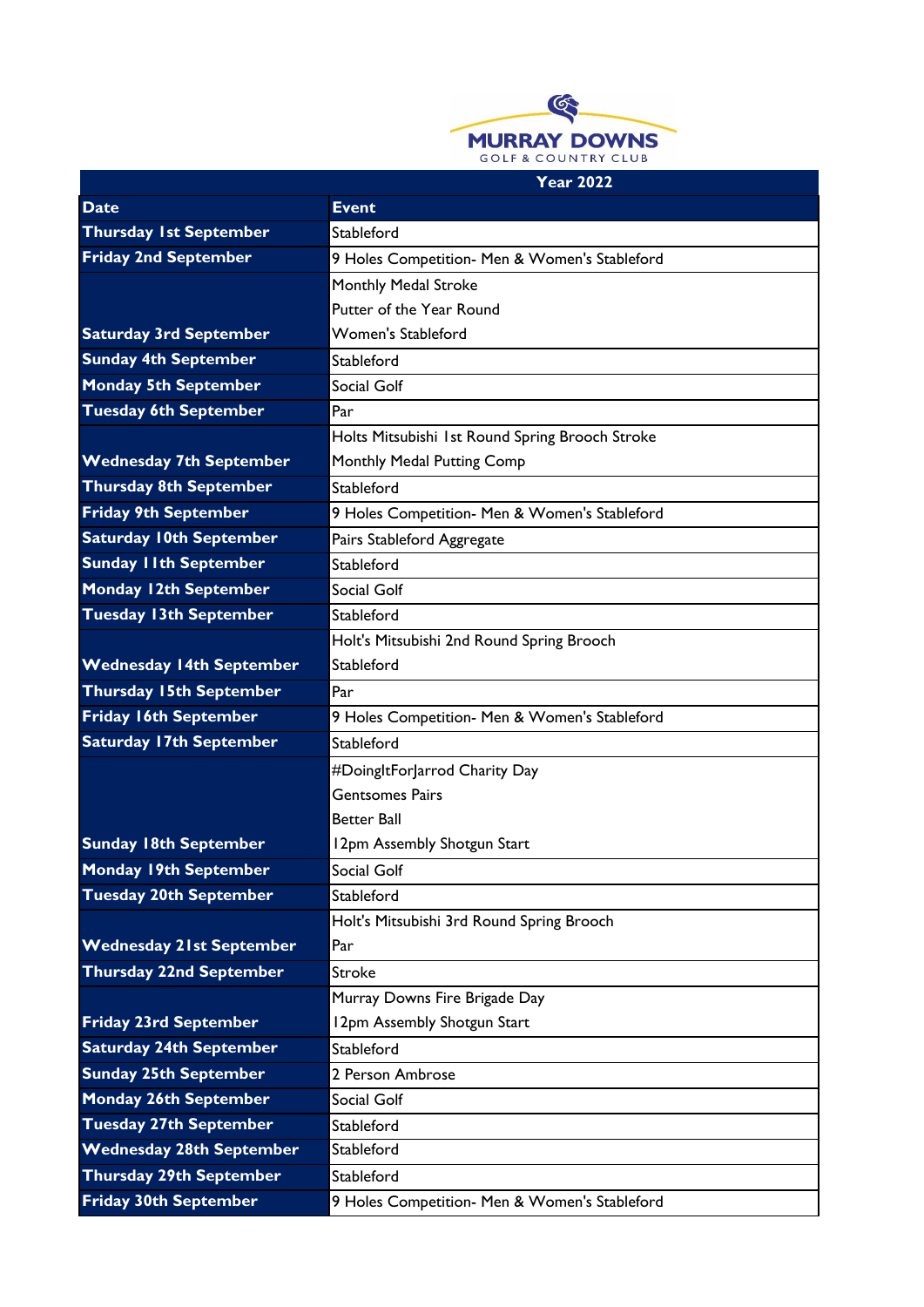

| <b>Date</b>                   | <b>Event</b>                                               |
|-------------------------------|------------------------------------------------------------|
|                               | <b>Stroke Monthly Medal</b>                                |
|                               | Putter of the Year Round                                   |
| <b>Saturday 1st October</b>   | <b>Women's Stroke</b>                                      |
|                               | A Grade Sheds Golf Day                                     |
|                               | 12pm Assembly Shotgun Start                                |
| <b>Sunday 2nd October</b>     | 3 Person Ambrose                                           |
| <b>Monday 3rd October</b>     | Social Golf                                                |
| <b>Tuesday 4th October</b>    | Stableford                                                 |
| <b>Wednesday 5th October</b>  | Women's Classic - Stableford 8.30am Assembly Shotgun Start |
| <b>Thursday 6th October</b>   | Women's Classic - Stroke 8.30am Assembly                   |
| <b>Friday 7th October</b>     | Women's Classic - 4BBB Stableford 8.30am Assembly          |
| <b>Saturday 8th October</b>   | Stableford                                                 |
|                               | Elegance Tiles by Conidi Tiles & Lighting Golf Day         |
| <b>Sunday 9th October</b>     | 12pm Assembly for shotgun start                            |
| <b>Monday 10th October</b>    | Greens Renovations - Subject to change                     |
| <b>Tuesday I Ith October</b>  | Greens Renovations - Subject to change                     |
|                               | Monthly Medal Stroke                                       |
|                               | <b>Putting Competition</b>                                 |
| <b>Wednesday 12th October</b> | Play off Monthly Medallists                                |
| <b>Thursday 13th October</b>  | Stableford                                                 |
| <b>Friday 14th October</b>    | 9 Holes Competition- Men & Women's Stableford              |
| <b>Saturday 15th October</b>  | Stableford                                                 |
| <b>Sunday 16th October</b>    | Stableford                                                 |
|                               | Social Golf                                                |
|                               | Men's AGM                                                  |
| <b>Monday 17th October</b>    | Balcony Room 7.30 pm                                       |
| <b>Tuesday 18th October</b>   | Stableford                                                 |
|                               | Women's AGM and Annual Trophy Presentations                |
|                               | Ambrose in 4's                                             |
| <b>Wednesday 19th October</b> | Down Course 7.45 Assembly                                  |
| <b>Thursday 20th October</b>  | <b>4BBB Stableford</b>                                     |
| <b>Friday 21st October</b>    | 9 Holes Competition- Men & Women's Stableford              |
| <b>Saturday 22nd October</b>  | Stableford                                                 |
| <b>Sunday 23rd October</b>    | Stableford                                                 |
| <b>Monday 24th October</b>    | Social Golf                                                |
| <b>Tuesday 25th October</b>   | Stableford                                                 |
| <b>Wednesday 26th October</b> | Stableford                                                 |
| <b>Thursday 27th October</b>  | Par                                                        |
| <b>Friday 28th October</b>    | 9 Holes Competition- Men & Women's Stableford              |
| <b>Saturday 29th October</b>  | <b>4BBB Stableford</b>                                     |
| <b>Sunday 30th October</b>    | Downs Course Stableford                                    |
| <b>Monday 31st October</b>    | Social Golf                                                |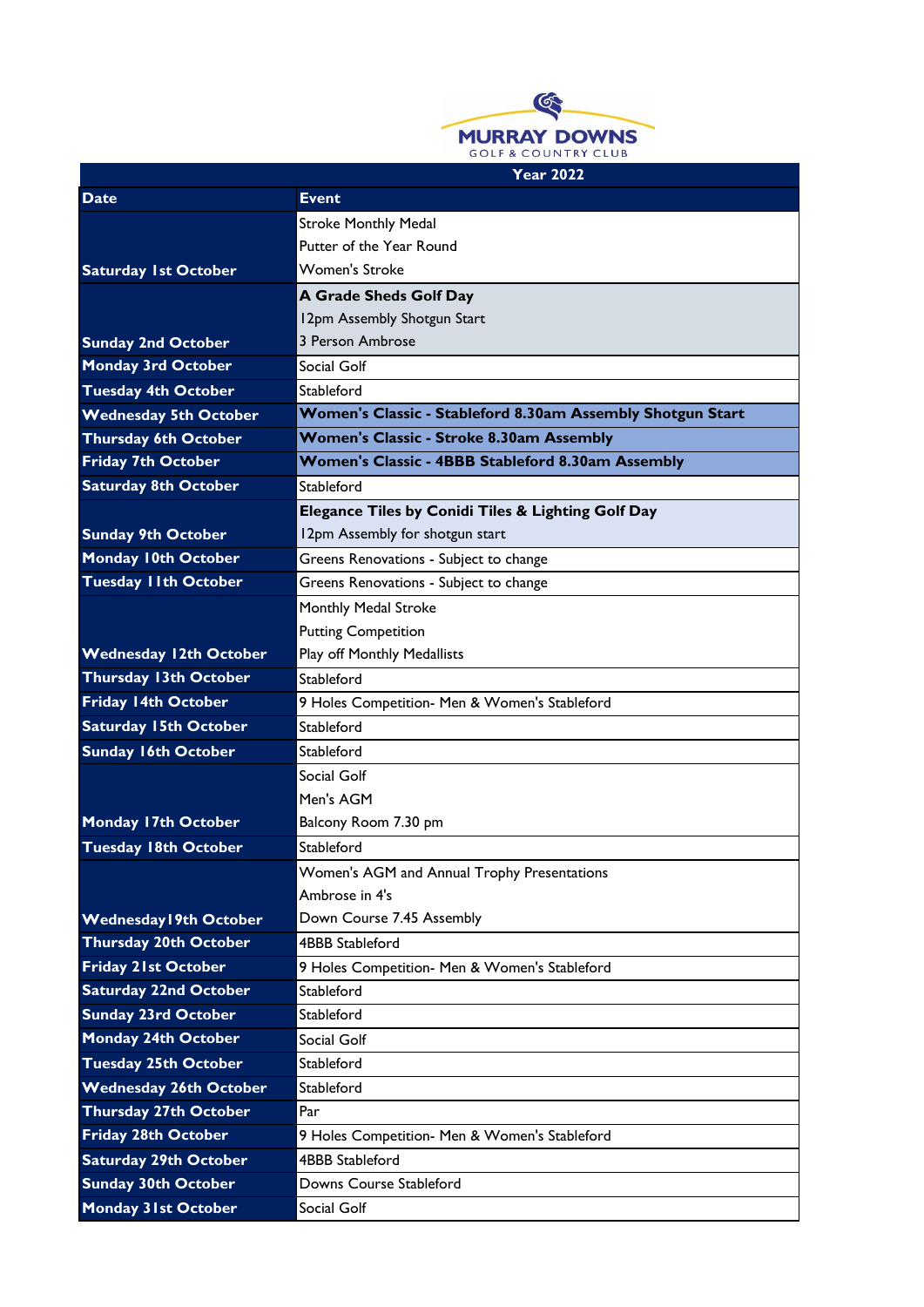

|                                | Year 2022                                                   |
|--------------------------------|-------------------------------------------------------------|
| Date                           | <b>Event</b>                                                |
| <b>Tuesday 1st November</b>    | Melbourne Cup Stableford                                    |
|                                | Monthly Medal Stroke                                        |
| <b>Wednesday 2nd November</b>  | <b>Putting Competition</b>                                  |
| <b>Thursday 3rd November</b>   | Stableford                                                  |
| <b>Friday 4th November</b>     | 9 Holes Competition- Men & Women's Stableford               |
|                                | Monthly Medal Stroke                                        |
|                                | Putter of the Year Round                                    |
|                                | <b>Ist Round Club Championships</b>                         |
| <b>Saturday 5th November</b>   | <b>Women's Stableford</b>                                   |
|                                | Stroke 2nd Round Club Championships                         |
| <b>Sunday 6th November</b>     | Women's Stableford                                          |
| <b>Monday 7th November</b>     | Social Golf                                                 |
| <b>Tuesday 8th November</b>    | Stableford                                                  |
|                                | Draw for Partners 4BBB Stableford                           |
| <b>Wednesday 9th November</b>  | 8am Assembly Shotgun Start                                  |
| <b>Thursday 10th November</b>  | Stableford                                                  |
| <b>Friday IIth November</b>    | 9 Holes Competition- Men & Women's Stableford               |
|                                | Stroke                                                      |
|                                | 3rd Round Club Championships                                |
| <b>Saturday 12th November</b>  | Women's Stableford                                          |
|                                | Stroke                                                      |
|                                | 4th Round Club Championships and Championship Presentations |
| <b>Sunday 13th November</b>    | Women's Stableford                                          |
| <b>Monday 14th November</b>    | Social Golf                                                 |
| <b>Tuesday 15th November</b>   | Stableford                                                  |
| <b>Wednesday 16th November</b> | Par                                                         |
| <b>Thursday 17th November</b>  | Stableford                                                  |
| <b>Friday 18th November</b>    | 9 Holes Competition- Men & Women's Stableford               |
| <b>Saturday 19th November</b>  | Stableford                                                  |
| <b>Sunday 20th November</b>    | Stableford                                                  |
| <b>Monday 21st November</b>    | Social Golf                                                 |
| <b>Tuesday 22nd November</b>   | Women's Golf                                                |
| <b>Wednesday 23rd November</b> | Stableford                                                  |
| <b>Thursday 24th November</b>  | Par                                                         |
| <b>Friday 25th November</b>    | 9 Holes Competition- Men & Women's Stableford               |
| <b>Saturday 26th November</b>  | Stableford Women's and Men's                                |
|                                | <b>RTM Construction Day</b>                                 |
|                                | 4 Person Ambrose                                            |
|                                | Men's & Women's                                             |
| <b>Sunday 27th November</b>    | 12.30 pm Assembly Shotgun Start                             |
| <b>Monday 28th November</b>    | Social Golf                                                 |
| <b>Fairway Renovation</b>      | Front nine closed                                           |
| <b>Tuesday 29th November</b>   | Stableford                                                  |
| <b>Fairway Renovation</b>      | Back nine closed                                            |
| <b>Wednesday 30th November</b> |                                                             |
| <b>Fairway Renovation</b>      | Stableford                                                  |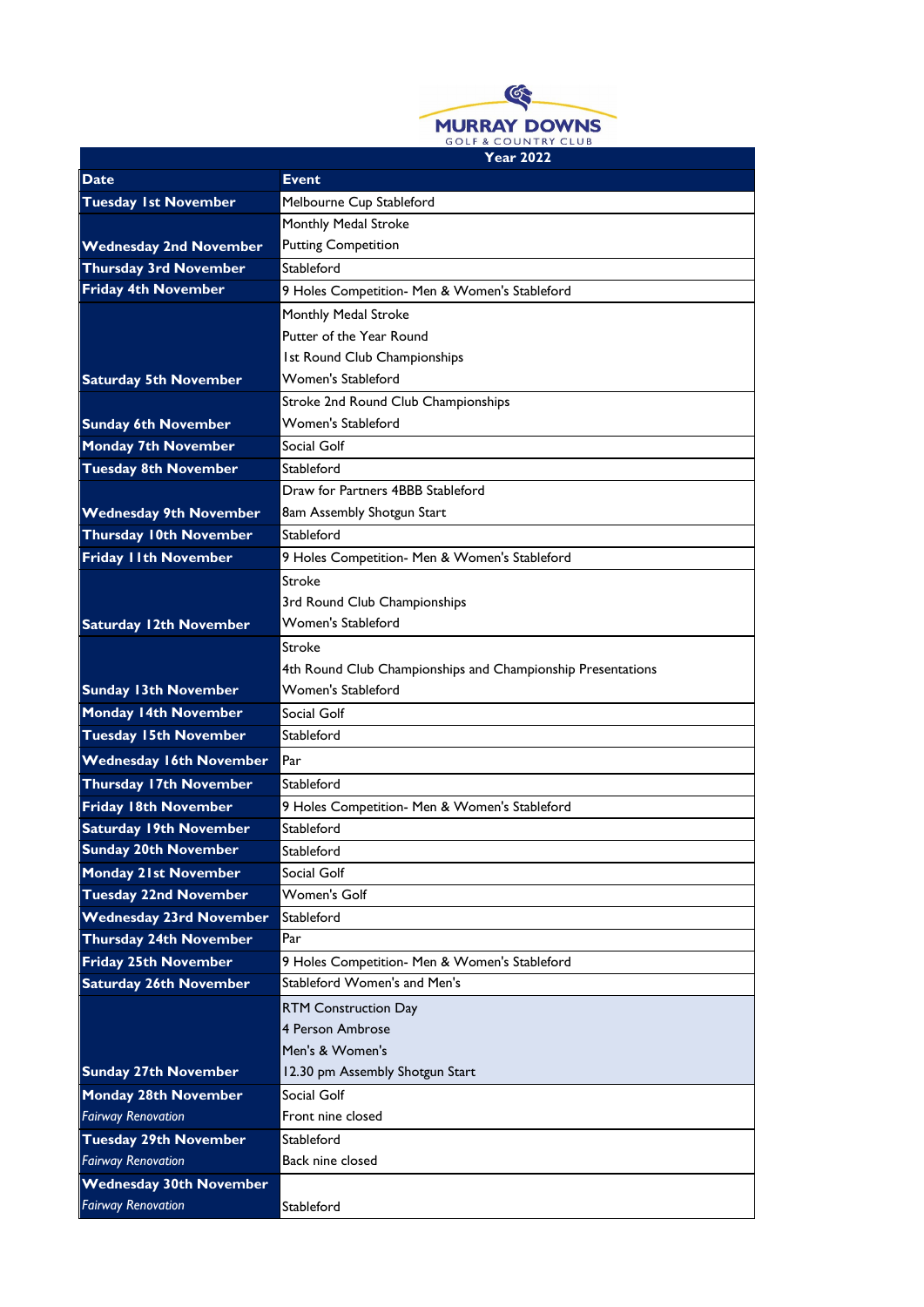

| <b>Date</b>                    | <b>Event</b>                                       |
|--------------------------------|----------------------------------------------------|
| <b>Thursday 1st December</b>   |                                                    |
| <b>Fairway Renovation</b>      | Stableford                                         |
| <b>Friday 2nd December</b>     |                                                    |
| <b>Fairway Renovation</b>      | 9 Holes Competition- Men & Women's Stableford      |
| <b>Saturday 3rd December</b>   | <b>Stroke Monthly Medal</b>                        |
| <b>Fairway Renovation</b>      | <b>Women's Stroke</b>                              |
| <b>Sunday 4th December</b>     | Stableford                                         |
| <b>Monday 5th December</b>     | Social Golf                                        |
| <b>Tuesday 6th December</b>    | Par                                                |
|                                | <b>Christmas Party</b>                             |
|                                | 18 holes Downs Course 2 Person Ambrose             |
| <b>Wednesday 7th December</b>  | 7.45 am Assembly Shotgun Start                     |
| <b>Thursday 8th December</b>   | Stableford                                         |
| <b>Friday 9th December</b>     | 9 Holes Competition- Men & Women's Stableford      |
|                                | Turkey 4BBB (No Mixed entries)                     |
| <b>Saturday 10th December</b>  | Men's and Women's Annual Men's Trophy Presentation |
| <b>Sunday I Ith December</b>   | Par                                                |
| <b>Monday 12th December</b>    | Social Golf                                        |
| <b>Tuesday 13th December</b>   | Stableford                                         |
| <b>Wednesday 14th December</b> | Monthly Medal Stroke & Putting Competition         |
| <b>Thursday 15th December</b>  | Par                                                |
| <b>Friday 16th December</b>    | 9 Holes Competition- Men & Women's Stableford      |
| <b>Saturday 17th December</b>  | Stableford                                         |
| <b>Sunday 18th December</b>    | Medley 4BBB Stableford                             |
| <b>Monday 19th December</b>    | Social Golf                                        |
| <b>Tuesday 20th December</b>   | Social Golf                                        |
| <b>Wednesday 21st December</b> | Par                                                |
| <b>Thursday 22nd December</b>  | Par                                                |
| <b>Friday 23rd December</b>    | 9 Holes Competition- Men & Women's Stableford      |
| <b>Saturday 24th December</b>  | Christmas Eve Stableford                           |
| <b>Sunday 25th December</b>    | Christmas Day Course Closed                        |
| <b>Monday 26th December</b>    | Stableford                                         |
| <b>Tuesday 27th December</b>   | Women's Day Stableford                             |
| <b>Wednesday 28th December</b> | Women's Day Stableford                             |
| <b>Thursday 29th December</b>  | Stableford                                         |
| <b>Friday 30th December</b>    | Social Golf                                        |
| <b>Saturday 31st December</b>  | New Years Eve Par                                  |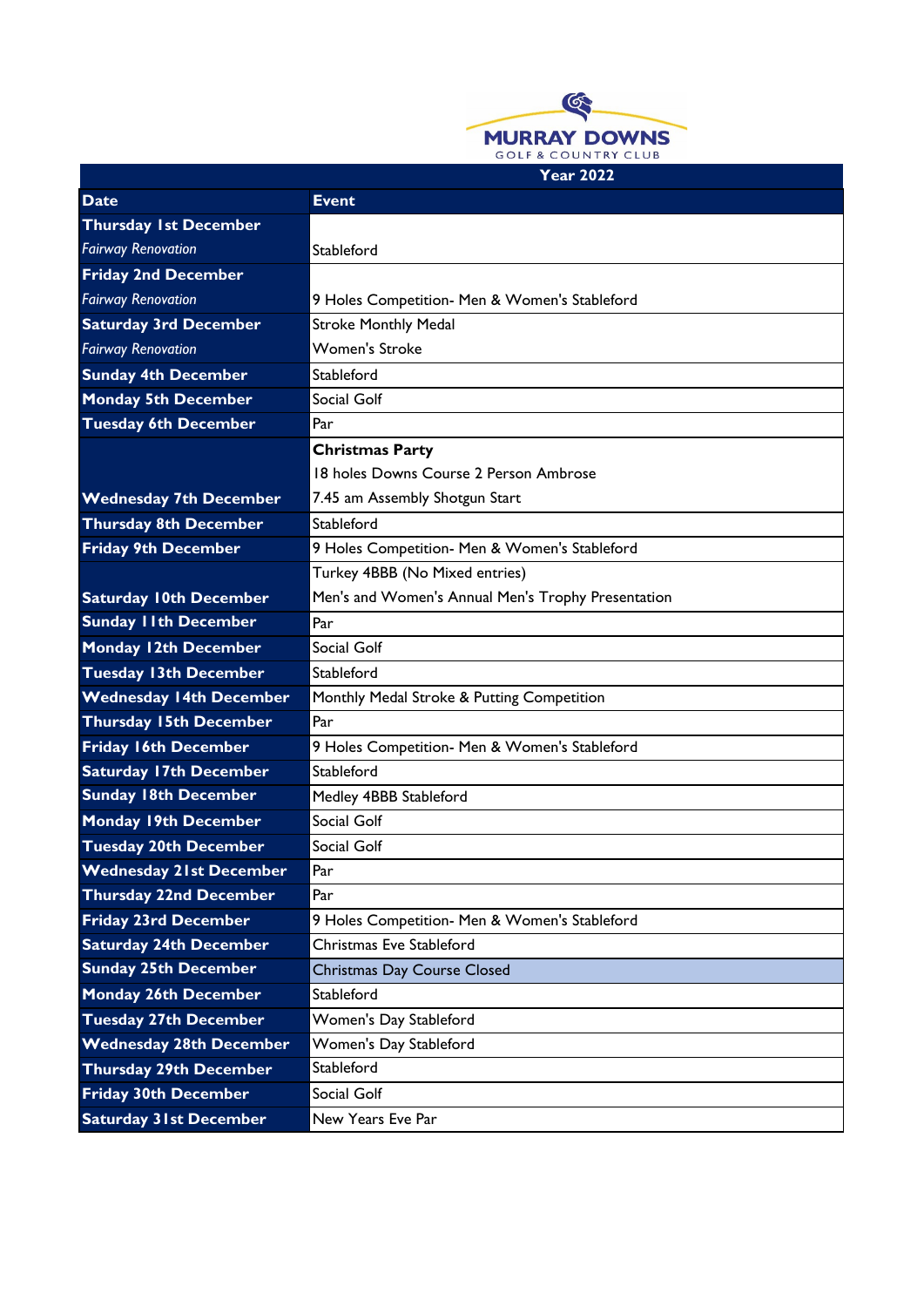

| <b>Date</b>                   | <b>Event</b>                                     |
|-------------------------------|--------------------------------------------------|
|                               | Par                                              |
| <b>Sunday 1st January</b>     |                                                  |
| <b>Monday 2nd January</b>     | Stableford                                       |
| <b>Tuesday 3rd January</b>    | Stableford                                       |
| <b>Wednesday 4th January</b>  | Monthly Medal Stroke Putting Competition         |
|                               | Stroke                                           |
| <b>Thursday 5th January</b>   | Monthly Medal                                    |
| Friday 6th January            | 9 Holes Competition- Men & Women's Stableford    |
|                               | Stroke                                           |
|                               | Monthly Medal                                    |
|                               | Putter of the Year Round                         |
| <b>Saturday 7th January</b>   | <b>Women's Stableford</b>                        |
| <b>Sunday 8th January</b>     | Stableford                                       |
| <b>Monday 9th January</b>     | Social Golf                                      |
| <b>Tuesday 10th January</b>   | Stableford                                       |
| <b>Wednesday IIth January</b> | Stableford                                       |
| Thursday 12th January         | Stableford                                       |
| Friday 13th January           | 9 Holes Competition- Men & Women's Stableford    |
|                               | Par                                              |
| <b>Saturday 14th January</b>  | Ist Round LJ Hooker Summer Cup Women's PAR       |
| <b>Sunday 15th January</b>    | Par                                              |
| Monday 16th January           | Social Golf                                      |
| <b>Tuesday 17th January</b>   | Stableford                                       |
| <b>Wednesday 18th January</b> | Stableford                                       |
| Thursday 19th January         | Stableford                                       |
| <b>Friday 20th January</b>    | 9 Holes Competition- Men & Women's Stableford    |
| <b>Saturday 21st January</b>  | Stableford                                       |
| <b>Sunday 22nd January</b>    | Par                                              |
| Monday 23rd January           | Social Golf                                      |
| Tuesday 24th January          | Par                                              |
| <b>Wednesday 25th January</b> | <b>4BBB Stableford Women's</b>                   |
|                               | Bailey's Ag Australia Day Golf Opening Day       |
|                               | Ambrose Pairs Men's & Women's (No mixed entries) |
| Thursday 26th January         | 12.30 pm Assembly Shotgun Start                  |
| <b>Friday 27th January</b>    | 9 Holes Competition- Men & Women's Stableford    |
|                               | Men's Monthly Medal Putting Comp                 |
| <b>Saturday 28th January</b>  | Women's Stableford                               |
| <b>Sunday 29th January</b>    | Stableford                                       |
| <b>Monday 30th January</b>    | Social Golf                                      |
| <b>Tuesday 31st January</b>   | Par                                              |
|                               |                                                  |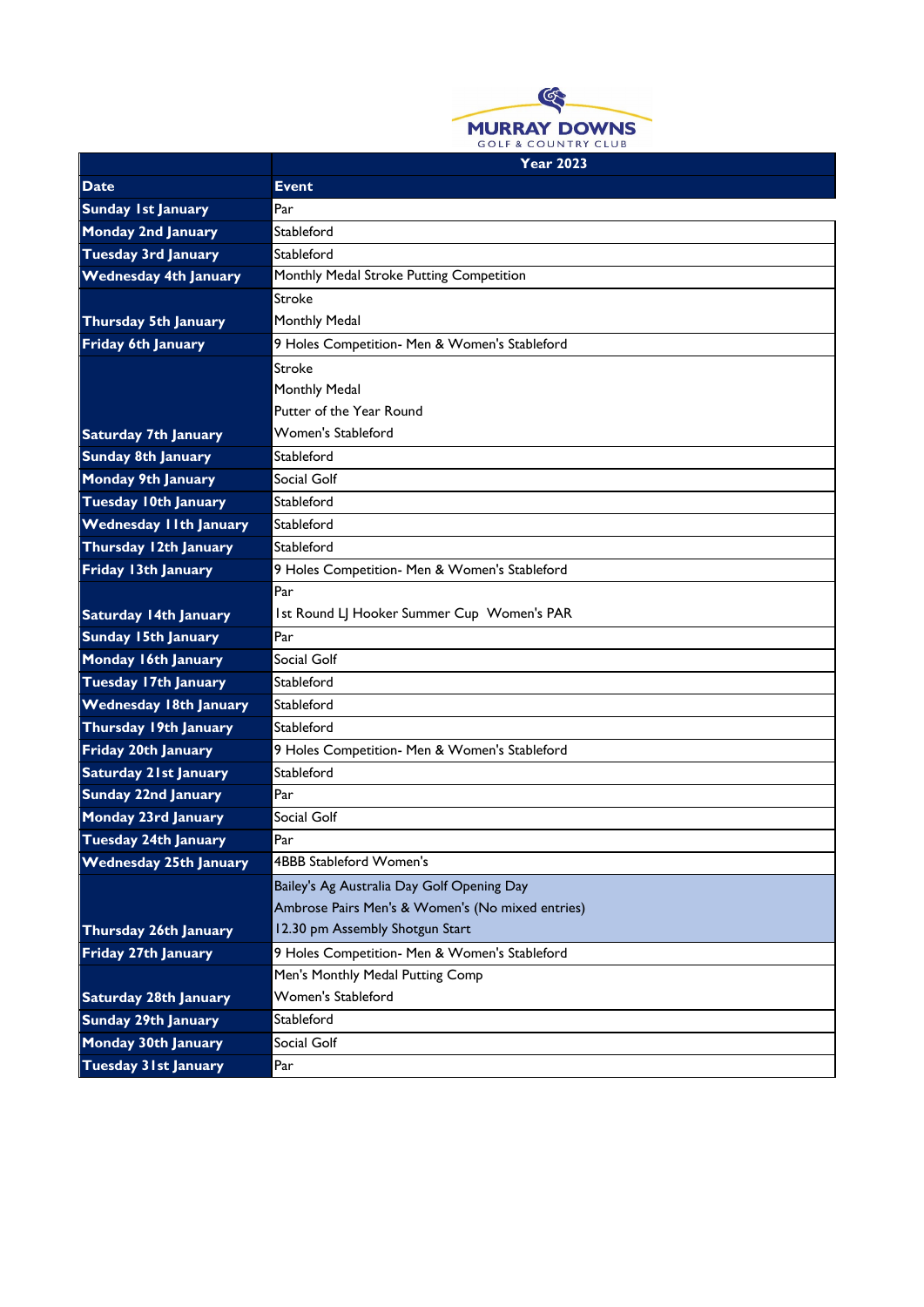

| <b>Date</b>                    | <b>Event</b>                                  |
|--------------------------------|-----------------------------------------------|
| <b>Wednesday 1st February</b>  | Monthly Medal Stroke Putting Competition      |
| <b>Thursday 2nd February</b>   | Stableford                                    |
|                                | <b>Reciprocal Tournament</b>                  |
|                                | 4BBB Par                                      |
| <b>Friday 3rd February</b>     | Reciprocal Assembly 6.45am & 12pm             |
|                                | <b>Reciprocal Tournament</b>                  |
|                                | Stableford                                    |
| <b>Saturday 4th February</b>   | Reciprocal Assembly 6.45am & 12pm             |
|                                | <b>Reciprocal Tournament</b>                  |
|                                | Stableford                                    |
| <b>Sunday 5th February</b>     | Reciprocal Assembly 6.45am & 12pm             |
| <b>Monday 6th February</b>     | Social Golf                                   |
| <b>Tuesday 7th February</b>    | Stableford                                    |
| <b>Wednesday 8th February</b>  | Par                                           |
| <b>Thursday 9th February</b>   | Par                                           |
| Friday 10th February           | 9 Holes Competition- Men & Women's Stableford |
|                                | Stableford                                    |
|                                | 2nd Round LJ Hooker Summer Cup                |
| <b>Saturday I Ith February</b> | Women's Stableford                            |
| <b>Sunday 12th February</b>    | Stableford                                    |
| <b>Monday 13th February</b>    | Social Golf                                   |
| <b>Tuesday 14th February</b>   | Par                                           |
| <b>Wednesday 15th February</b> | Foursomes in 2'5                              |
| <b>Thursday 16th February</b>  | 2 Person Ambrose                              |
| <b>Friday 17th February</b>    | 9 Holes Competition- Men & Women's Stableford |
| <b>Saturday 18th February</b>  | Stableford                                    |
| <b>Sunday 19th February</b>    | Stableford                                    |
| <b>Monday 20th February</b>    | Social Golf                                   |
| <b>Tuesday 21st February</b>   | Stableford                                    |
| <b>Wednesday 22nd February</b> | Stableford                                    |
| <b>Thursday 23rd February</b>  | Stableford                                    |
| <b>Friday 24th February</b>    | 9 Holes Competition- Men & Women's Stableford |
| <b>Saturday 25th February</b>  | Stableford                                    |
|                                | <b>Lions Club Charity Day</b>                 |
| <b>Sunday 26th February</b>    | 12.30pm Shotgun Start                         |
|                                | <b>Seniors Golf Tournament</b>                |
|                                | Men's & Women's                               |
| <b>Monday 27th February</b>    | 7am Assembly & 12.30pm Assembly Shotgun Start |
|                                | <b>Seniors Golf Tournament</b>                |
|                                | Men's & Women's                               |
| <b>Tuesday 28th February</b>   | 7am Assembly & 12.30pm Assembly Shotgun Start |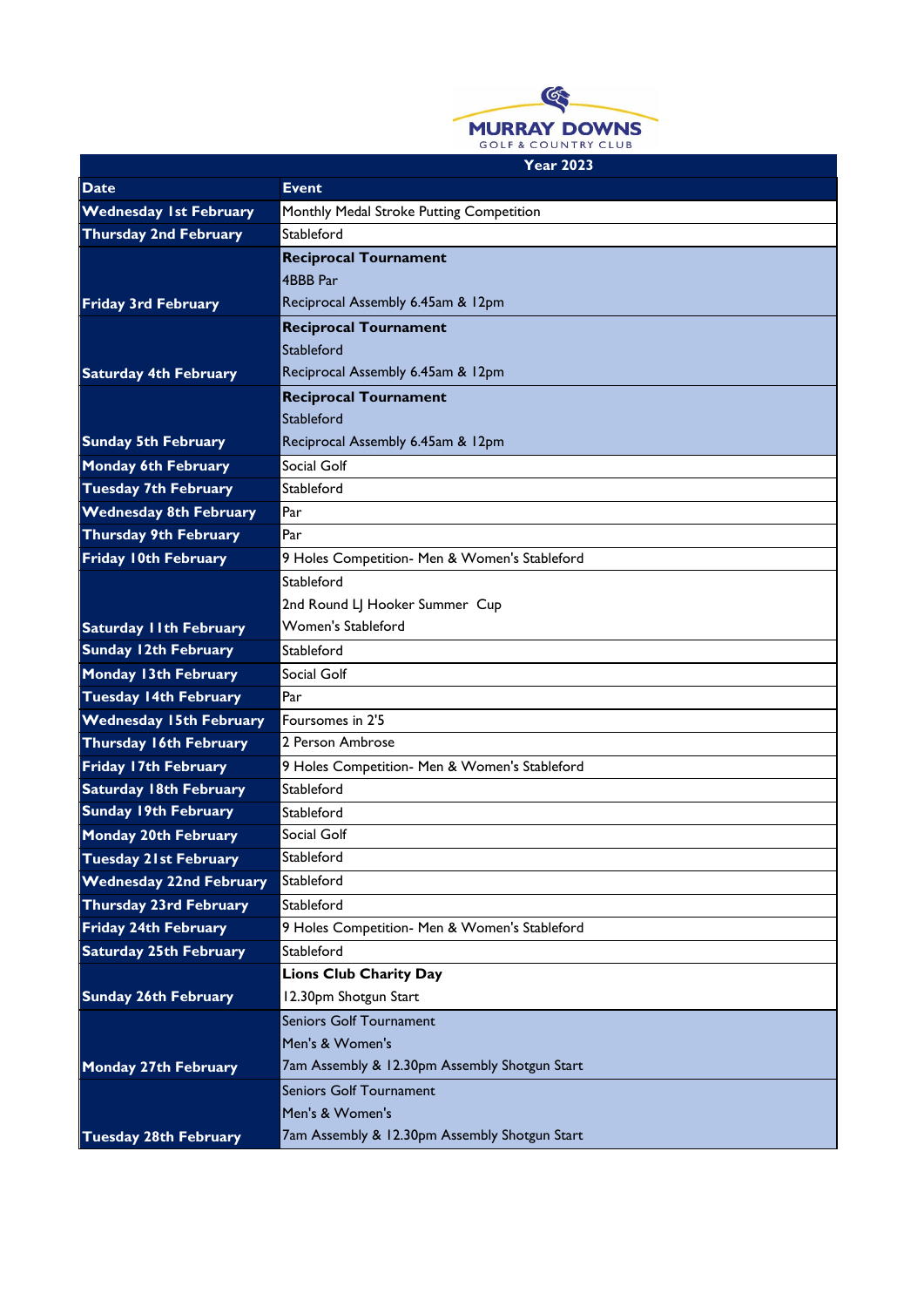

|                                 | Year 2023                                                         |
|---------------------------------|-------------------------------------------------------------------|
| Date                            | <b>Event</b>                                                      |
|                                 |                                                                   |
|                                 | <b>Women's Opening Day Rutherford Insurance - TO BE CONFIRMED</b> |
|                                 | Ambrose in 4's                                                    |
|                                 | <b>8am Assembly Shotgun Start</b>                                 |
| <b>Wednesday 1st March</b>      | <b>Knock Out Entries open</b>                                     |
| <b>Thursday 2nd March</b>       | Stableford                                                        |
| <b>Friday 3rd March</b>         | 9 Holes Competition- Men & Women's Stableford                     |
|                                 | <b>Stroke Monthly Medal</b>                                       |
|                                 | <b>Women's Stableford</b>                                         |
|                                 | Putter of the Year                                                |
| <b>Saturday 4th March</b>       | 3rd and Final Round LJ Hooker Summer Cup                          |
| <b>Sunday 5th March</b>         | Stableford                                                        |
| Monday 6th March                | Social Golf                                                       |
| <b>Tuesday 7th March</b>        | Par                                                               |
|                                 | Monthly Medal Stroke                                              |
|                                 | <b>Putting Competition</b>                                        |
| <b>Wednesday 8th March</b>      | Entries for Knockouts Open                                        |
| <b>Thursday 9th March</b>       | Stableford                                                        |
| Friday 10th March               | 9 Holes Competition- Men & Women's Stableford                     |
| <b>Saturday IIth March</b>      | Irish 4Ball Teams of 4                                            |
| <b>Sunday 12th March</b>        | Stableford                                                        |
| <b>Monday 13th March Greens</b> |                                                                   |
| renovations                     | Labour Holiday Stableford                                         |
| <b>Tuesday 14th March</b>       |                                                                   |
| <b>Greens renovations</b>       | Stableford                                                        |
| <b>Wednesday 15th March</b>     | Par                                                               |
| <b>Thursday 16th March</b>      | Par                                                               |
| Friday 17th March               | 9 Holes Competition- Men & Women's Stableford                     |
| <b>Saturday 18th March</b>      | Stableford                                                        |
| <b>Sunday 19th March</b>        | Par                                                               |
| Monday 20th March               | Social Golf                                                       |
| <b>Tuesday 21st March</b>       | Stableford                                                        |
|                                 | Kennedy's Showcase Jewellers - TO BE CONFIRMED                    |
|                                 | <b>Faye Ayson Memorial Pink Day</b>                               |
|                                 | <b>Stableford Best 3 of 4 Scores</b>                              |
| <b>Wednesday 22nd March</b>     | 8 am Assembly Shotgun Start                                       |
| <b>Thursday 23rd March</b>      | Stableford                                                        |
| Friday 24th March               | 9 Holes Competition- Men & Women's Stableford                     |
| <b>Saturday 25th March</b>      | Par                                                               |
|                                 | 2 Person Ambrose Stroke                                           |
| <b>Sunday 26th March</b>        |                                                                   |
| Monday 27th March               | Social Golf                                                       |
| <b>Tuesday 28th March</b>       | Stableford                                                        |
| <b>Wednesday 29th March</b>     | Par                                                               |
| Thursday 30th March             | Stableford                                                        |
|                                 | <b>Knock Out Entries Close</b>                                    |
| <b>Friday 31st March</b>        | 9 Hole Competition- Men & Women's Stableford                      |